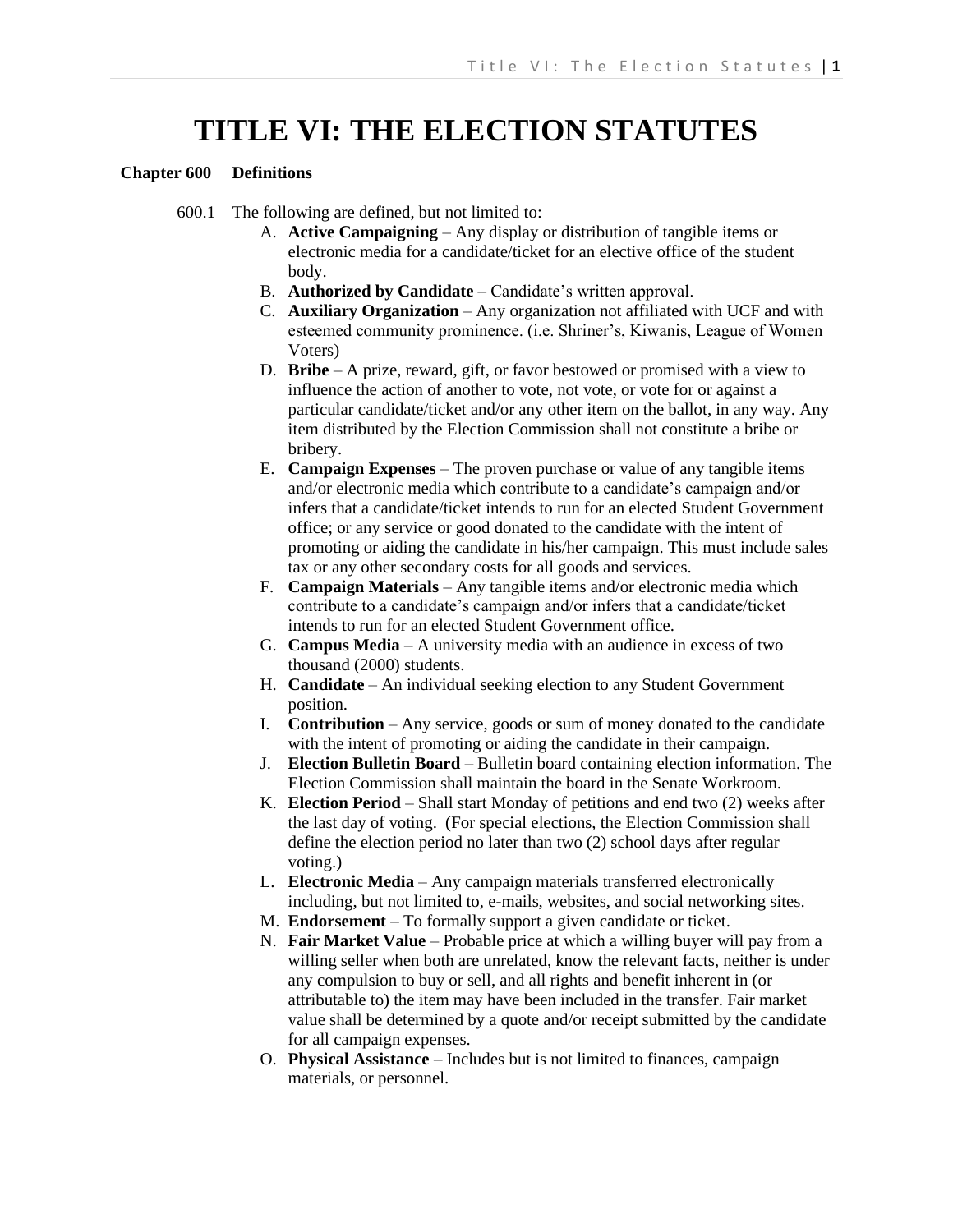- P. **Libel** A method of defamation expressed by print, writing, pictures or signs; any false and unprivileged publication that is injurious to the reputation of another.
- Q. **Majority Vote** Minimum of fifty percent (50%) plus one (1) of the vote/votes.
- R. **Material Fact** One which constitutes the relevancy of eligibility of a candidate/ticket for a particular office.
- S. **Partisan**  Publicly stating approval or disapproval of a candidate/ticket.
- T. **Preponderance of Evidence**  Means that evidence, considered as a whole, shows that the fact sought to be proved is more probable than not. This is the standard used in adjudicating all violations within the Election Commission Violation Hearing and Judicial Council Rehearing.
- U. **Professional Service** Any service provided to a candidate/ticket by an individual or organization, which normally receives payment for this service.
- V. **School Day** One (1) school day shall be considered as any weekday, Monday through Friday, in which at least one (1) class is officially scheduled.
- W. **Semesters** Fall, Spring, and Summer, with attendance in any or all Summer terms being counted as no more than one (1) semester.
- X. **Slander** Oral defamation; the speaking of false or malicious words concerning another, whereby injury results to a person's reputation.
- Y. **Tangible Items** Any campaign materials that are inanimate and may be seen or touched.
- Z. **Third Parties** Individuals or organizations other than the candidate/ticket themselves.
- AA. **Third Party Advertising** Solicited or unsolicited support for a candidate/ticket by an organization or individual other than the candidate/ticket themselves.
- BB. **Ticket** A Student Body Presidential candidate and Student Body Vice- Presidential candidate seeking election as running mates.
- CC. **Unauthorized by Candidate** Anything without a candidate's written approval.
- DD. **Week** Any calendar week containing at least one (1) school day (Monday – Friday).
- 100.2 Willful and deliberate disregard of these Statutes and regulations shall be grounds for impeachment or removal from office.

# **Chapter 601 The Election Commission**

601.1 Membership

The Election Commission's membership shall be composed of ten (10) students from the University of Central Florida.

- A. The Supervisor of Elections will have served as an Election Commissioner at UCF for a minimum of one election period. The Senate may overturn this prerequisite by a 2/3 vote.
- B. The Supervisor of Elections and an Assistant Supervisor of Elections shall be appointed, from within the Commission, by the Student Body President to serve a term which ends the last week of Summer A.
- C. Commission members may not hold any other elected or appointed Student Government positions.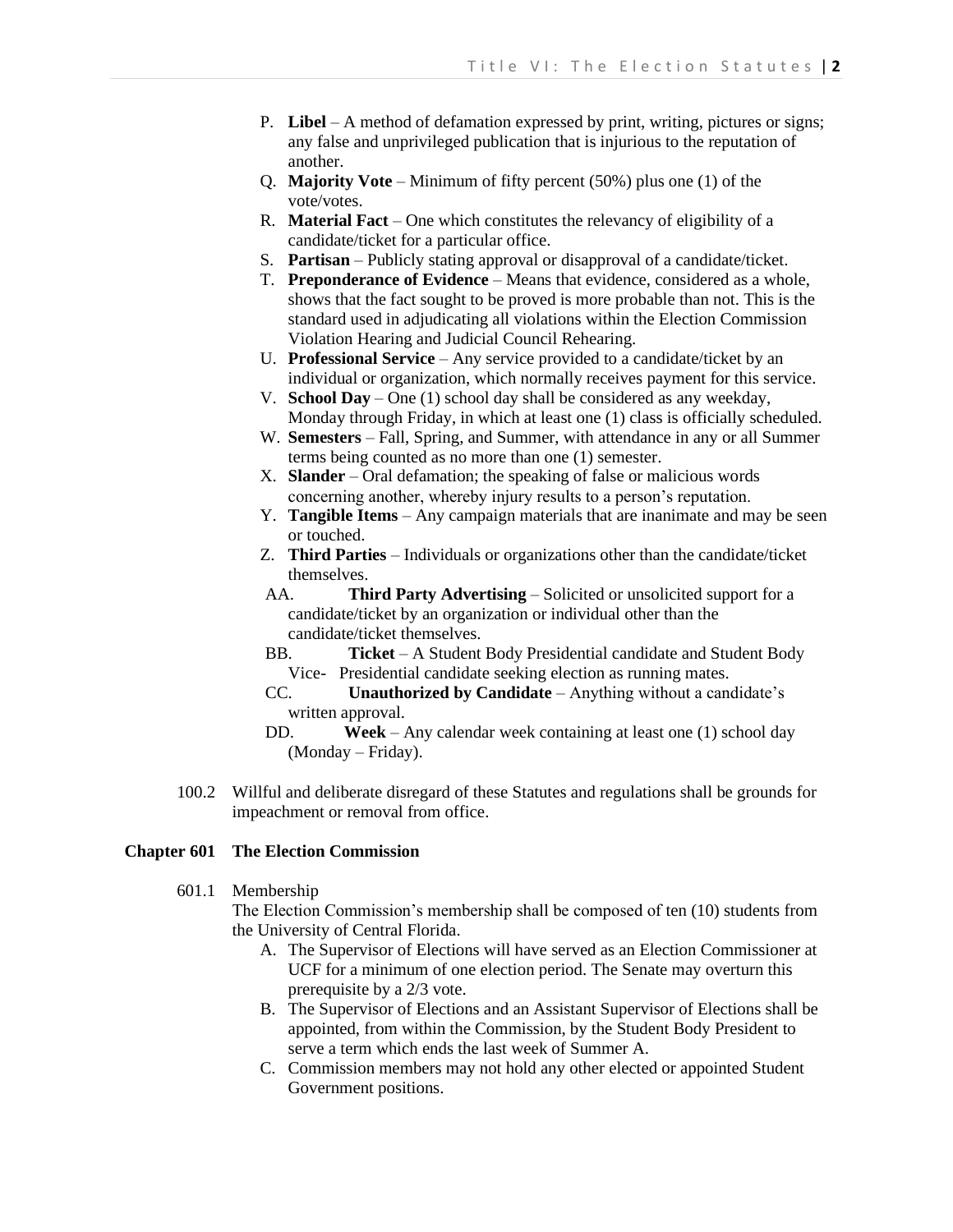- D. Five (5) Election Commissioners shall be appointed each year. If a vacancy occurs, the president shall appoint a replacement to serve the remainder of the term.
- E. Commission members' terms of office shall run for two (2) consecutive Executive Administrations.
	- 1. Commissioner Seats #1-5 shall be appointed no later than the last week of Summer A of every even year (e.g. 2012)
	- 2. Commissioner Seats #6-10 shall be appointed no later than the last week of Summer A of every odd year (e.g. 2011)
	- 3. This pattern shall continue perpetually.
- 601.2 Duties of the Supervisor of Elections:
	- A. Shall not be actively identified with any candidate or campaign for elective office, nor act in any partisan manner during membership on the Election Commission.
	- B. Shall post on the SG Bulletin Board all election results no later than 12:00 p.m. on the afternoon following each election.
	- C. Shall submit a memorandum to the Elections and Appointment Committee, listing problems, solutions, and/or possible changes to the Election Statutes by the end of each election period, as defined by Title VI.
	- D. Shall maintain a notebook containing all pertinent information related to violations of the Election Statutes. This notebook shall include, but not be limited to: notices of violations; actions taken; Judicial Council decisions; and all material relevant to reaching these decisions. Each piece of documentation pertaining to violations shall be signed and dated, with the time noted by the Supervisor of Elections.
	- E. Shall be responsible for submitting an oral report to the Student Senate at each Senate meeting throughout the election period as well as immediately prior to and immediately following the election period.
		- 1. In the event of the Supervisor of Elections' absence, an Assistant Supervisor of Elections shall be designated to make an oral report before the Student Senate
		- 2. Failure to appear by the Supervisor of Elections or either of the Assistant Supervisor of Elections to the Senate two (2) times during an election period will result in the automatic dismissal of the Supervisor of Elections, unless overturned by a two-thirds (2/3) vote of the Student Senate.
		- 3. Failure to appear by the Supervisor of Elections or either of the Assistant Supervisor of Elections at the Senate meeting following an election will result in the automatic dismissal of the Supervisor of Elections, unless overturned by a two-thirds (2/3) vote of the Student Senate.
	- F. Shall be responsible for submitting a memorandum to the Student Body President and the Elections & Appointments Committee Chair, if Election Commission members are not completing the duties assigned in Chapter 601.
	- G. Present to all Election Commissioners a summary of all statutorily required duties and responsibilities. All confirmed Election Commissioners must receive this report upon being sworn into office.
	- H. Shall conduct and chair regular meetings with the Election Commission to discuss the Election Statutes, procedures, and other pertinent business as needed.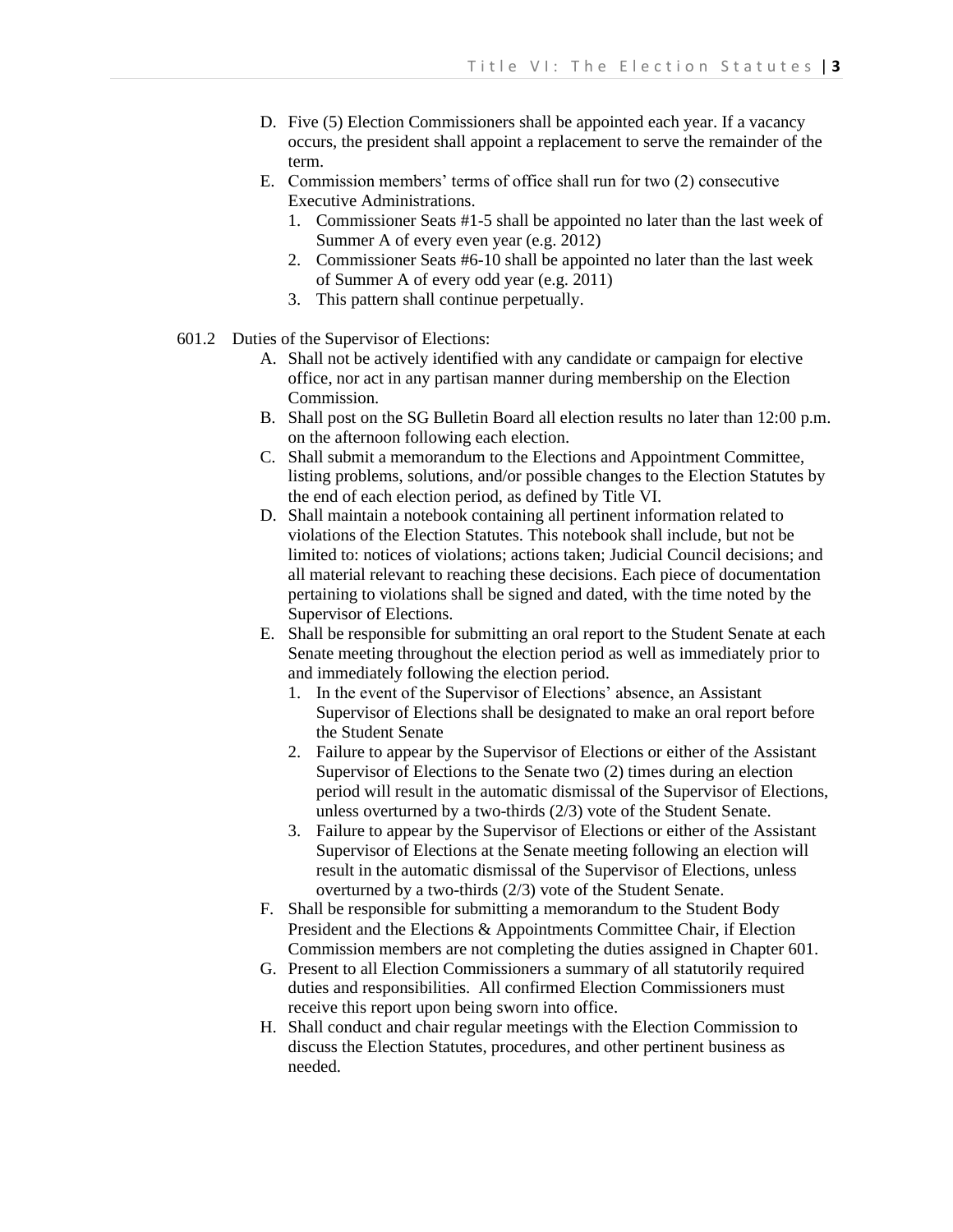- I. Shall be responsible for setting and posting the meeting times and locations, with the concurrence of a majority of the Election Commission. The time of the meeting must be posted in accordance with Sunshine Law.
- J. Shall have the power to expunge Election Commissioner absence(s) upon written petition. The written petition must be submitted to the Supervisor of Elections within two (2) weeks following the absence in question otherwise said absence will not be considered expunged. A majority vote of the Election Commission can overturn the decision of the Supervisor of Elections.
- K. Shall attend one (1) Elections and Appointments committee meeting within the first two (2) weeks of the fall, spring, and summer semesters.
- L. Shall attend all Elections & Appointments committee meetings during the election period.
- M. Shall attend two (2) additional Elections & Appointments committee meetings immediately following the completion of the election period.
- N. Shall attend Elections & Appointments committee meetings upon the request of the Election & Appointments Committee Chair.
	- 1. The Elections & Appointments Committee Chair must provide a minimum of one (1) weeks' notice to the Supervisor of Elections prior to the requested committee meeting attendance.
- 601.3 Duties of the Assistant Supervisor of Elections
	- A. Take accurate minutes of business conducted in all Election Commission meetings.
	- B. Assume the Duties of the Supervisor of Elections in the absence of, or upon request of the Supervisor of Elections.
	- C. Work with the appropriate Executive Branch designee for website coordination to update and maintain a link through the SG website, listing each candidate running, whether incumbent or non-incumbent, and an optional area for each individual running to post qualifications, resume, platform, etc. All such information must be submitted by the last day of Declaration of Candidacy at 5:00 PM. Candidate information shall be made available immediately after submission and approval by the Election Commission and shall remain available until 5:00 PM on the day following the election period. All information posted on the website must first be approved by an Election Commissioner.
	- D. If the Supervisor of Elections is dismissed by the Student Senate, the appellate process, or resigns voluntarily during an election period, one of the Assistant Supervisor of Elections shall assume the responsibilities of the Supervisor of Elections which will be determined by the Student Body President, and an additional Assistant Supervisor of Elections shall be appointed by the Student Body President.
	- E. Complete any additional duties and responsibilities as deemed appropriate by the Supervisor of Elections.
- 601.4 Duties of the Election Commissioners

The Supervisor of Elections shall supervise and direct the Election Commission. The Election Commissioners:

A. Shall not be actively identified with any candidate or campaign for elective office, nor act in any partisan manner during membership on the Election Commission.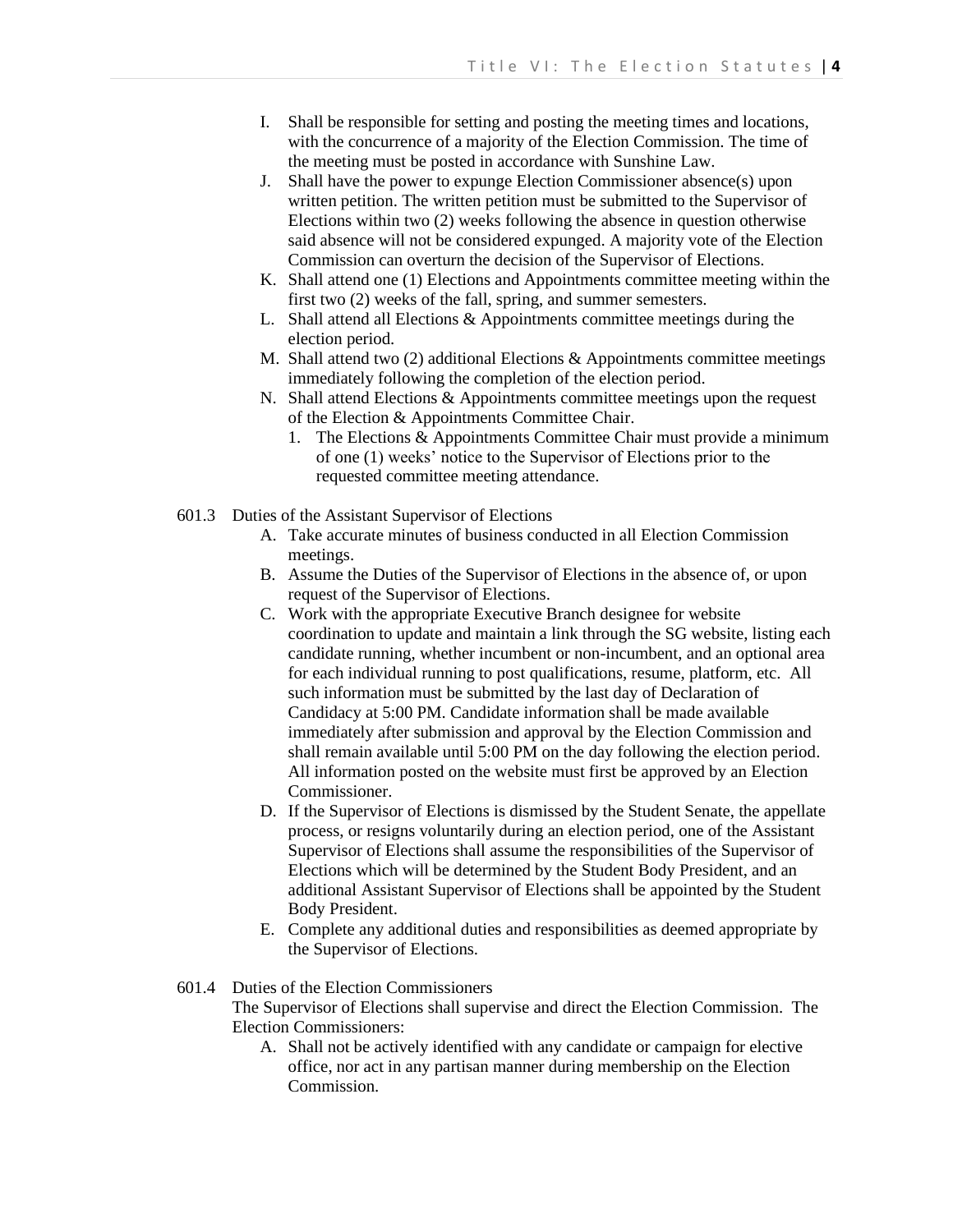- B. Shall only establish polling places in the following locations unless otherwise approved by the Senate in Resolution form:
	- 1. In front of the Student Union (South Side)
	- 2. The hallway outside of the Pegasus Ballroom
	- 3. Memory Mall
	- 4. At all other University of Central Florida Campuses
- C. Shall make arrangements for voting materials for the elections. The Election Commissioners shall arrange for other such things as required for the proper, efficient, impartial, and legal completion of the elections.
- D. Shall procure and compile a concise report of all requirements and regulations in reference to active campaigning on any University of Central Florida Campus. The Election Commission shall also distribute this report at the time of petition pick-up. Providing a copy of the Elections Statutes to each candidate does not suffice in fulfilling the obligation of distributing the above stated report to each candidate. The report must specify where the Election Statutes can be found.
- E. Shall immediately have Declaration of Candidacy forms time stamped once received.
- F. Shall work a minimum of ten (10) hours, during the week in which Declaration of Candidacy occurs and the following week. Election Commissioners shall also work a minimum of ten (10) hours per week during weeks in which voting takes place.
	- 1. The Main Campus Election Commission office location shall be provided for under the direction and agreement between the Student Body President, Student Body Vice President, Senate President, and the Senate President Pro Tempore, upon the approval of Senate.
	- 2. All regional campus questions concerning elections shall be redirected to the main campus.
- G. Shall be responsible for checking the campus every day for any campaign materials that may constitute a violation of Student Body Statutes, the Golden Rule, or University Policies and Procedures from the day before the beginning of Active Campaigning until 5:00 P.M. the day following an election period.
- H. Shall inform, via written notice, any candidate of campaign materials which are deemed improper by the Election Commission and shall make arrangement for the removal of such campaign materials. If the candidate fails to remove said campaign materials within 24 hours of notification, a violation shall be filed by the Election Commission.
- I. Shall notify all campus media of the results of the election (in memorandum form) within twenty-four (24) hours of the confirmation of each election's results.
- J. Shall conduct at least five (5) informational sessions, at varying times, including at least three (3) during Declaration of Candidacy and at least one (1) after the completion of Declaration of Candidacy, to explain the Election Statutes, relevant sections of the Golden Rule, and Title XI: Code of Ethics, and to answer questions concerning the elections, for all candidates/tickets. These informational sessions shall include information regarding what is and is not appropriate campaign material, as per Student Body Statutes and the Golden Rule. The Attorney General should be present if available. The five (5) informational sessions' dates and times must be posted on the SG website and in the SG office no later than ten (10) school days prior to the first informational session. Furthermore, these dates must be announced during the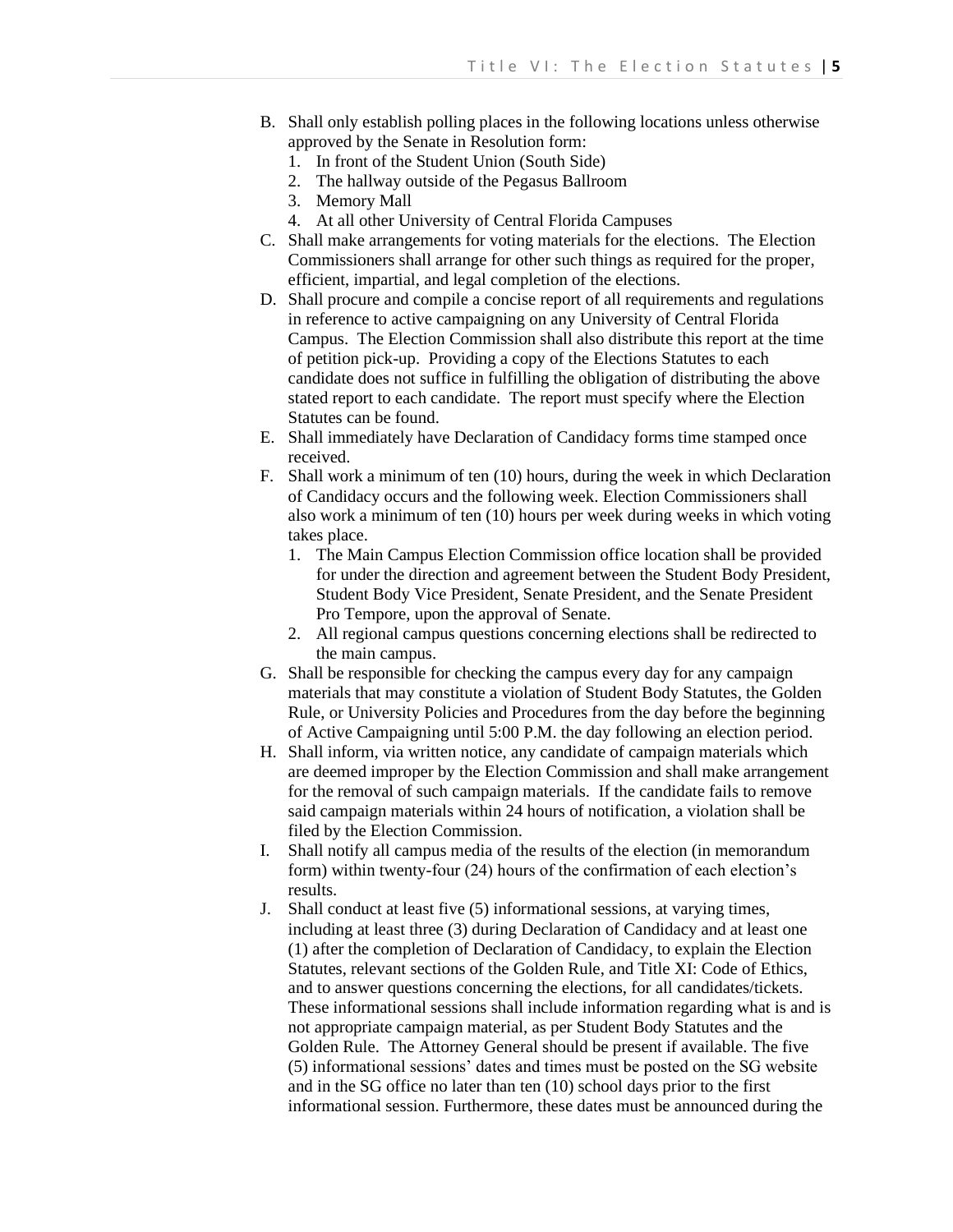Senate meeting prior to the first informational session. Additional informational sessions may be scheduled and posted on the SG website as needed.

- K. Shall send a copy of the Election Statutes to all campus media notifying them that these statutes will be used in the upcoming election, before the end of Declaration of Candidacy.
- L. Shall procure a canopy large enough to provide a protective covering for those voting at outdoor Election Commission voting locations.
- M. Shall procure posters, which will be displayed in each building in which classes are held and shall advertise in all campus media information regarding elections. These advertisements shall be made available during the last week of the semester preceding the Election. Information concerning the Petition of Candidacy Forms shall include the date, time, place of voting, offices to be elected, and when Declaration of Candidacy ends.
- N. Shall organize, publicize, and take all responsibilities of establishing a Candidate Forum (open to all students). Additionally, the Supervisor shall determine where the forum will be held and hold the Candidate Forum by the end of class hours, as determined by the University Registrar, by the Thursday prior to the voting period.
- O. Shall, in the event of a Presidential runoff election, organize a date, time, and place to hold a debate exclusively between the two runoff tickets. This debate shall be scheduled by 5:00 p.m. on the day following the announcement of the election results and shall be held by 5:00 p.m. on the first day of the runoff elections.
- P. Shall notify the candidates and all campus media the date, time and place of Candidate Forum by the first (1st) school day after the Declaration of Candidacy ends.
- Q. Shall not specify rules or procedures in addition to the Election Statutes, unless the Senate has approved them in Resolution form.
- R. Shall be responsible for advertising the Election in the campus media three (3) weeks before the end of the previous semester.
- S. Shall submit a letter of resignation to the Student Body President and the Supervisor of Elections, in case of voluntary resignation.
- T. Shall attend the regular meetings chaired by the Supervisor of Elections. Two un-expunged absences shall result in automatic dismissal from the Election Commission.
- U. Shall attend one (1) Election & Appointments committee meeting during the fall and spring semesters.
- V. Shall attend Elections & Appointments committee meetings during the election period upon the request of the Elections & Appointments Chair.
	- 1. The Elections & Appointments Chair must provide a minimum of one (1) week notice to the Election Commissioner prior to the requested meeting.
- 601.5 Duties of the Student Government Advisor
	- A. Shall check the qualifications of all candidates and shall post the names of those qualified to hold office, on the Election Bulletin Board, within one (1) school day after the end of Declaration of Candidacy. There shall be two (2) additional school days in which those candidates/tickets that are not qualified may clear up questions of qualifications.
- 601.6 Removal of Election Commission Members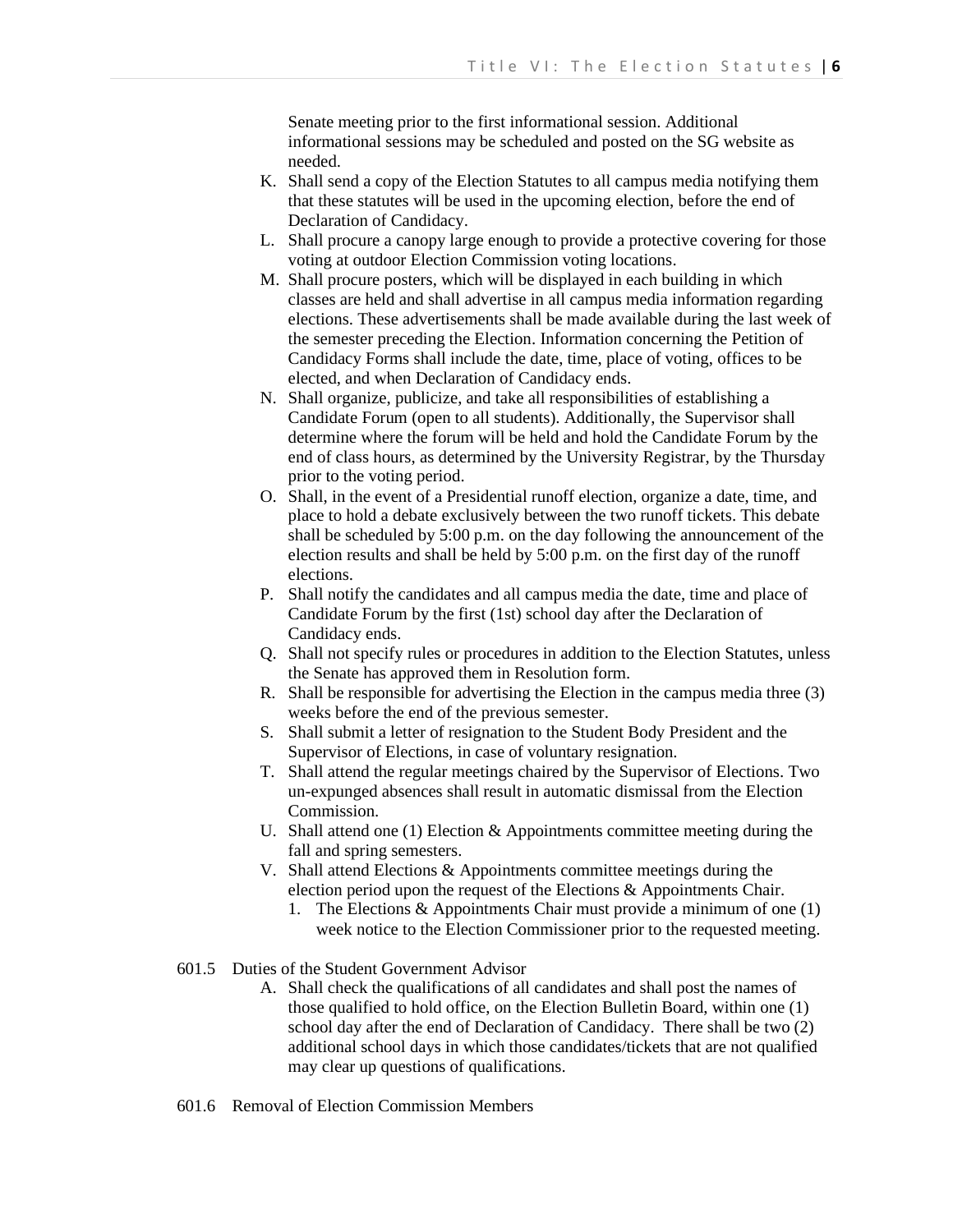- A. The Elections and Appointments Committee shall meet and determine if an Election Commissioner may have violated the Election Statutes.
- B. If the Elections and Appointments Committee decides that an Election Commission Member(s) may have committed a major/minor violation of Election Statutes, it shall notify the Student Senate in writing by the next Senate meeting following the committee action.
- C. At the recommendation of the Elections and Appointment Committee, the Student Senate may:
	- 1. Issue a notice of non-compliance to each Election Commissioner found in violation.
		- a. If this notice is submitted during the election period, the Election Commissioner in violation has 48 hours to comply with the violated statute.
		- b. If the notice is submitted at any time prior to the actual election period, the protocol listed in Title IX: The Enforcement and Accountability Statutes shall be followed.
	- 2. Remove any member of the Election Commission by 2/3 vote.
- D. In the case of the removal of an Election Commission member, an appeal by an Election Commissioner to the Judicial Council, shall be submitted, in the form of a typed letter and signed in ink, within forty-eight (48) hours of the Student Senate's decision. The appeal shall be delivered to the Chief Justice.

# **Chapter 602 Election Funding**

602.1 Sufficient funds shall be available for the election process from the Student Government Elections Account.

## **Chapter 603 Candidates**

603.1 All candidates for Student Government positions must meet the minimum requirements set forth in **Title X: Installation and Eligibility Requirements.**

#### 603.2 Senate Candidates

- A. A candidate may only declare candidacy for one (1) elected office during each election period.
- B. Candidates must submit a Candidate Application Packet
	- 1. Candidate Application Packets will become available online and in person in the SG office by 9:00 a.m. on the first school day of the first week of the Spring semester and will be due by 5:00 p.m. on the last school day of the fourth week of the Spring semester to the SG Office Front Desk.
- C. Declaration of Candidacy for Spring elections shall be during the second (2nd) academic week prior to the election and shall take place between 9:00 a.m. and 5:00 p.m. Monday through Friday.
- D. To be placed on the ballot, and be eligible for active campaigning, candidates must complete the following by closing of the Declaration of Candidacy:
- E. The Candidate Application Packet, as mentioned above, which shall include:
	- 1. Personal information to verify the candidate's eligibility.
	- 2. Student Record Waiver and an Acknowledgment of Privacy Rights.
	- 3. Eligibility Requirements and Senator Expectations.
	- 4. Candidate Information Meeting dates and times.
	- 5. A Campaigning Overview.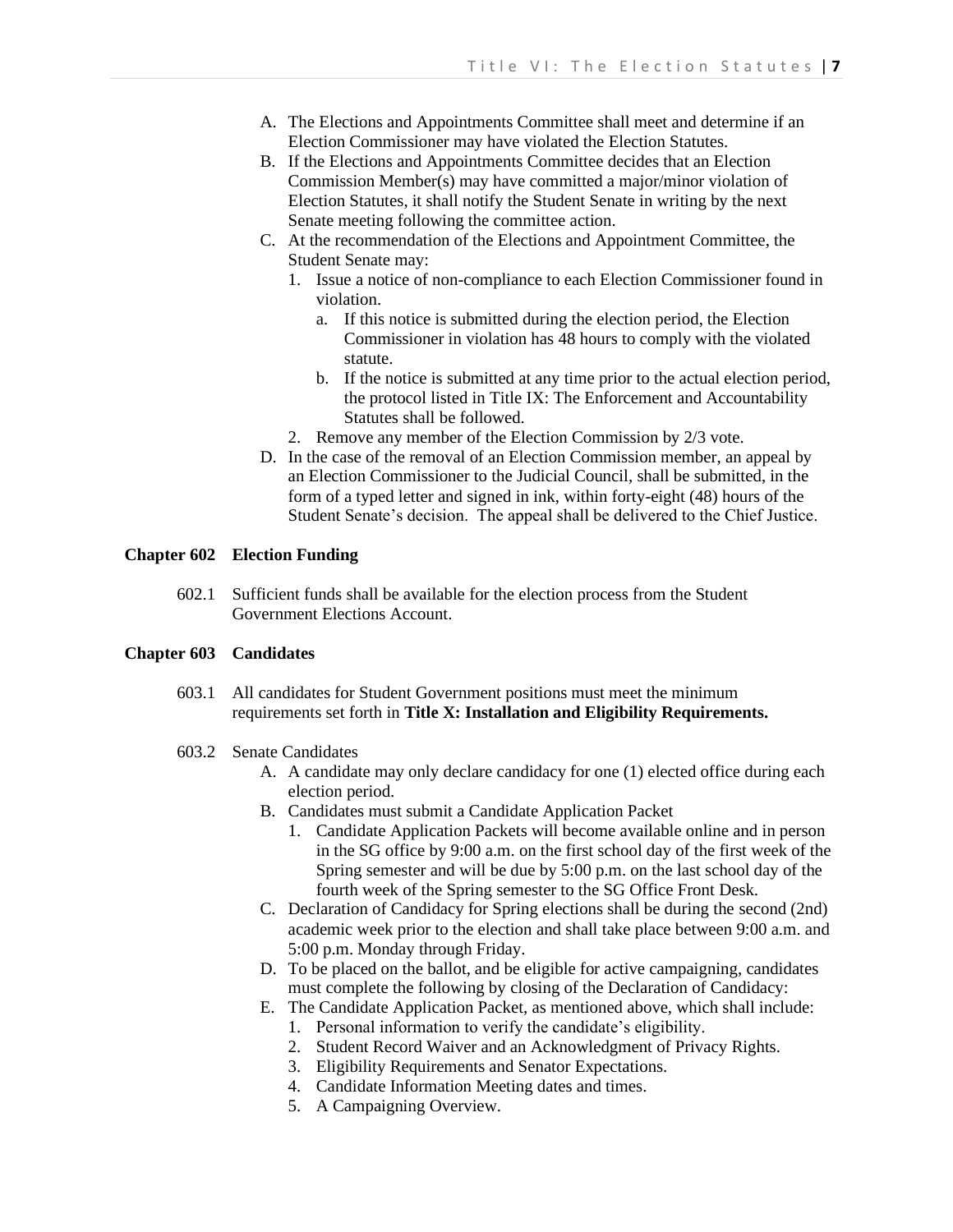- 6. A written statement expressing the candidate's intent to run.
- 7. An optional platform outlining the candidate's goals and ambitions for the Senate Session.
- 8. Petition signatures, as outlined above.
- 9. Any other information deemed pertinent by the Supervisor of Elections.
- 10. Attend one (1) informational session led by the Election Commission outlining the following:
- 11. Senatorial expectations and responsibilities.
- 12. Election rules and best practices for campaigning. Any other information deemed necessary by the Election Commission.
- 13. If a candidate is unable to attend a session, the candidate must make an appointment and meet individually with an Election Commissioner before the Thursday prior to the beginning of active campaigning.
- F. The Senate Graduate Assistant shall assign candidates to their respective college upon verification of the completion of the above tasks.
- G. The Senate Graduate Assistant shall immediately post the name and respective college of the approved candidate on the SG website.
- H. Active Campaigning shall begin no earlier than 9:00 am on the first school day of the fifth week of the Spring semester.
- I. The candidates who receive the highest number of votes from their constituents will fill the seats for their college.
	- 1. In the event that the number of candidates running for a college (including write-ins) is less-than or equal-to the total number of available seats for that college, all eligible candidates who receive at least one (1) vote will be assigned a senate seat.
	- 2. In the event of a tie-vote for the last available seat in a college, a runoff between the tied candidates will occur according to the approved statutory procedures.
	- 3. At the completion of the Election Times defined in statutes and the finalization of the Ballot Tabulation for all seats in a college, the Senate Graduate Assistant shall assign seats to the winning candidates alphabetically by last name. The winner of any runoff election will be assigned to the final seat of their college after the tabulation of runoff election votes.
- J. Any candidate whose name is on the ballot will not be allowed to be voted on as a write-in.

Only one vote per candidate (including write-ins) will be counted per ballot.

- 603.3 Presidential Candidates
	- A. A Presidential ticket must file a Petition form with the signatures of one hundred (100) students currently enrolled at the University of Central Florida.
		- 1. To be considered valid, a signature shall consist of: The typed name and the last eight (8) digits of the student's UCF ISO number.
		- 2. It shall be the duty of the Election Commission to verify that all submitted UCF ISO numbers correspond appropriately with the listed name on the candidate's petition.
		- 3. If, upon verification by the Election Commission, a candidate's Petition form is found to contain less than the required number of signatures, the candidate shall have until 5:00 p.m. on the first school day following the end of Declaration of Candidacy to complete the Petition form. Any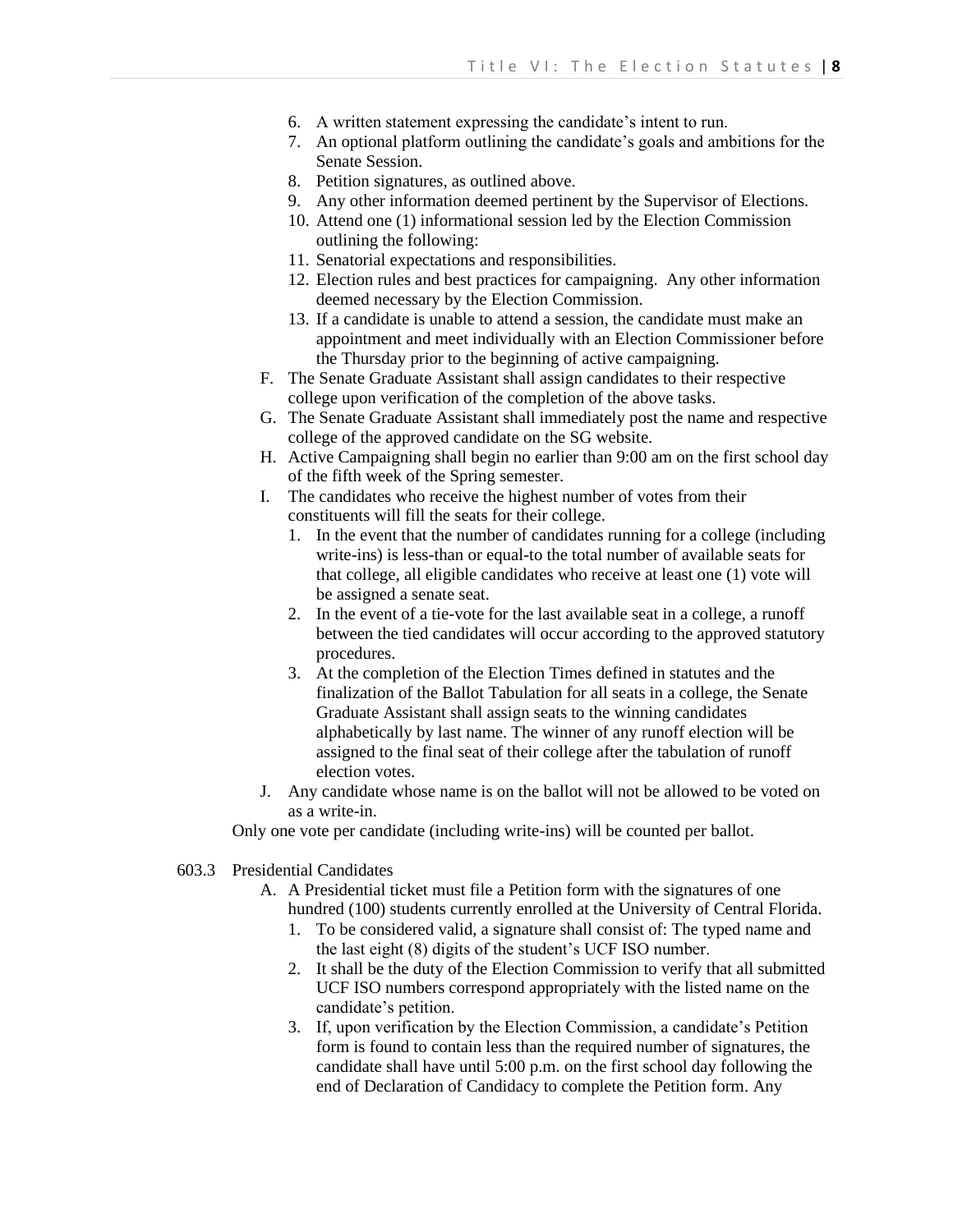Petition form not fully completed by 5:00 p.m. on the first school day following the end of Declaration of Candidacy shall be considered invalid.

- B. Petitions may be obtained from the Student Government Senate Graduate Assistant no earlier than 9:00 a.m. on the first (1st) school day of the Spring semester. The Petition will be turned in at the time of the candidate's declaration of candidacy.
- C. Declaration of Candidacy for Spring elections shall be during the fifth (5th) academic week prior to the election and shall take place between 9:00 a.m. and 5:00 p.m. Monday through Friday.
- D. The Student Government Senate Graduate Assistant shall sign and date the form received. The candidate/ticket shall complete, sign and date this form.
- E. The Student Government Senate Graduate Assistant shall immediately post the Declaration on the Election Bulletin Board.
- F. Active Campaigning shall begin immediately following the tickets' Declaration of Candidacy.
- G. Each candidate is required to attend one informational session hosted by the Election Commission. If they are unable to attend such a session, the candidate must make an appointment and meet individually with an Election Commissioner before the Thursday prior to the beginning of the voting period.

# **Chapter 604 Election Procedures**

- 604.1 Election Code of Ethics
	- A. No candidate/ticket shall misrepresent any material fact in campaign material or in campaigning in any form.
	- B. No candidate/ticket or individual shall knowingly provide false information before the Election Commission.
	- C. No candidate/ticket or individual shall misrepresent any campaign material as being the material of any candidate/ticket other than themselves.
	- D. No candidate/ticket shall condone or authorize the destruction or theft of campaign material of another candidate.
	- E. No candidate/ticket shall commit slander or libel.
	- F. No candidate/ticket shall commit or attempt a bribe.
	- G. No candidate shall alter their legal name provided by the University when placing such on the ballot.
	- H. No candidate/ticket shall commit or attempt to commit extortion or blackmail.
	- I. No candidate/ticket shall use Student Government Property or Activity and Service Fee Funds to benefit that candidate/ticket's campaign.
	- J. No candidate/ticket shall authorize, aid, advise, condone, or in any way induce another to act in violation of any provision of the Golden Rule, Student Body Constitution and Statues.
- 604.2 Active Campaigning
	- A. Distributors of campaign materials are restricted in the following ways:
		- 1. No campaign material will be distributed in the residence halls by sliding said material under the door.
		- 2. No distribution of campaign material will be permitted in the residence halls before 11:00 a.m. or after 9:00 p.m.
		- 3. No tangible campaign material will be distributed within:
			- a. The University designated Computer labs;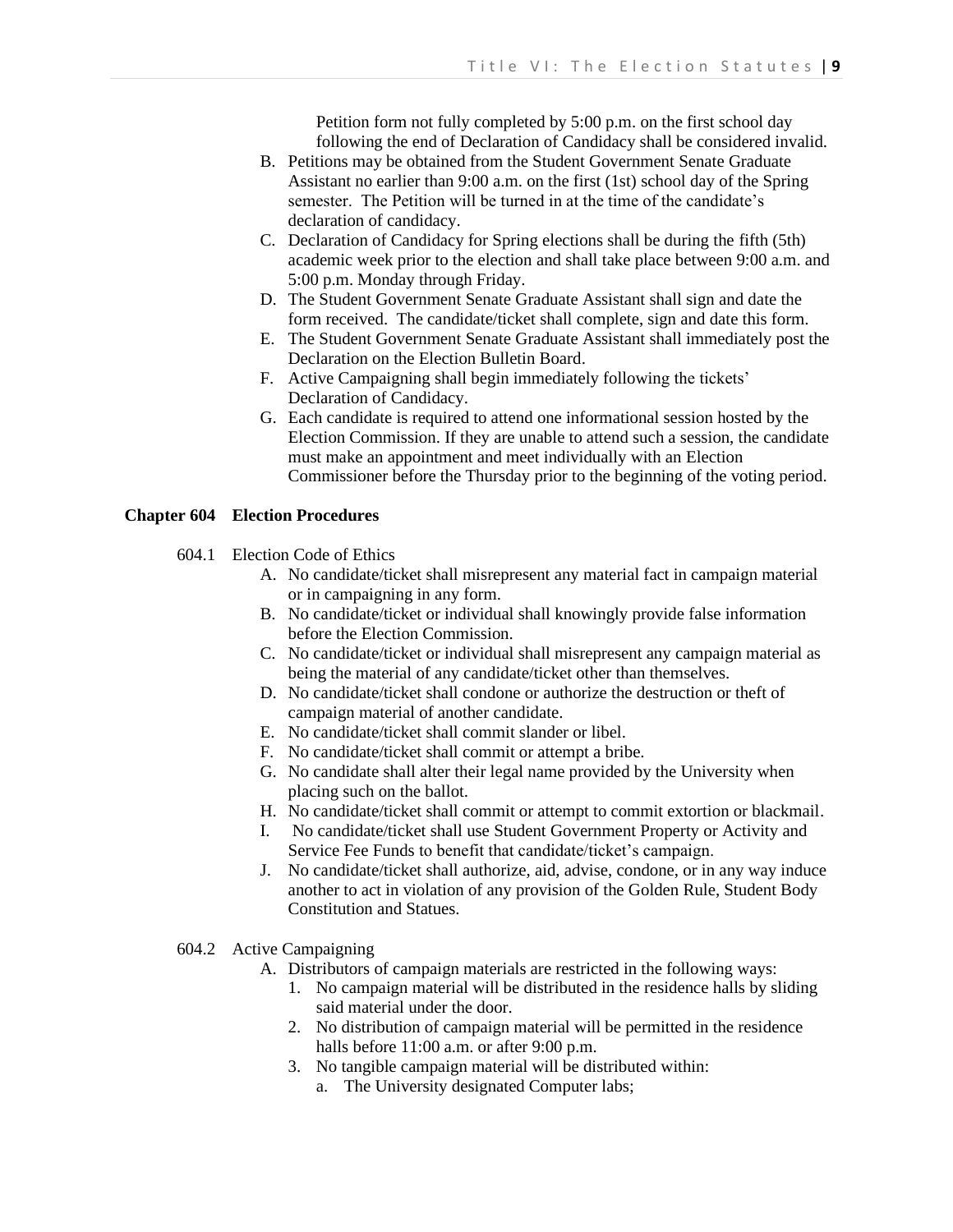- b. The Library or Bookstore (does not include John T. Washington Center breezeway);
- c. Classrooms;
- d. Inside the Student Union Building, including gated patio area;
- e. Inside the Recreation and Wellness Center Building; and
- f. The fifteen (15) foot boundary surrounding the Election Tent.
- B. Candidates may not devise a name which would associate themselves with another candidate that would reasonably lead the voter to conclude that the candidate is not who they purport to be but is in fact another candidate.
- C. No candidate/ticket or third party supporting a candidate/ticket shall be allowed to campaign on the Student Union stage during an election period.
- D. Candidates that wish to distribute or display material on or in a building must first have secured the written permission of said building's manager and shall submit such permission to the Election Commission prior to the distribution or display of said material.
- E. Only items that are for the sole purpose of education may be distributed during Active Campaigning. Such items include but are not limited to: brochures, pamphlets, stickers, and palm cards. A final proof of each such item must be approved by the Election Commission prior to distribution.
- F. At no point can a candidate, group of candidates, ticket, or third party (with the exception of the Election Commission) provide food, drinks, or prizes to voters. Such items shall be considered bribes. This rule applies both on and off university-controlled property.

Apparel may be distributed during the period of Active Campaigning prior to the start of the statutorily defined Election Times. Final proofs of such items must be approved by the Election Commission prior to their distribution.

- 604.3 Election Times
	- A. Elections shall be held the week before spring break, or the  $10<sup>th</sup>$  week of the semester, whichever comes first.
	- B. Election times will commence at 8:00 a.m. on Monday and will continue through 5:00 p.m. Wednesday, noting that the election system will shut down every day between the hours of 12:00 a.m. and 5:00 a.m.
	- C. Elections will run from 8:00 a.m. to 5:00 p.m. for the Student Union Tent.
	- D. In the event of a tie in an election, a runoff election will occur, the academic week following the posting of the Election Results, among the candidates/tickets receiving the most votes.
		- 1. In the event of a tie at the conclusion of a presidential runoff election, the Senate shall, at their next regularly scheduled session, elect one of the tied tickets as President and Vice-President. The Senate may only elect a President and Vice President from the same ticket. Runoff election procedures will follow the details listed in subsection 604.3(B)
		- 2. In the event of a tie at the conclusion of a presidential runoff election, the senate shall, at their next regularly scheduled session, elect one of the tied candidates to their respective seat. Runoff election procedures will follow the details listed in subsection 604.3(B)
- 604.4 All Special Elections will follow these same Election Statutes, unless otherwise stated herein.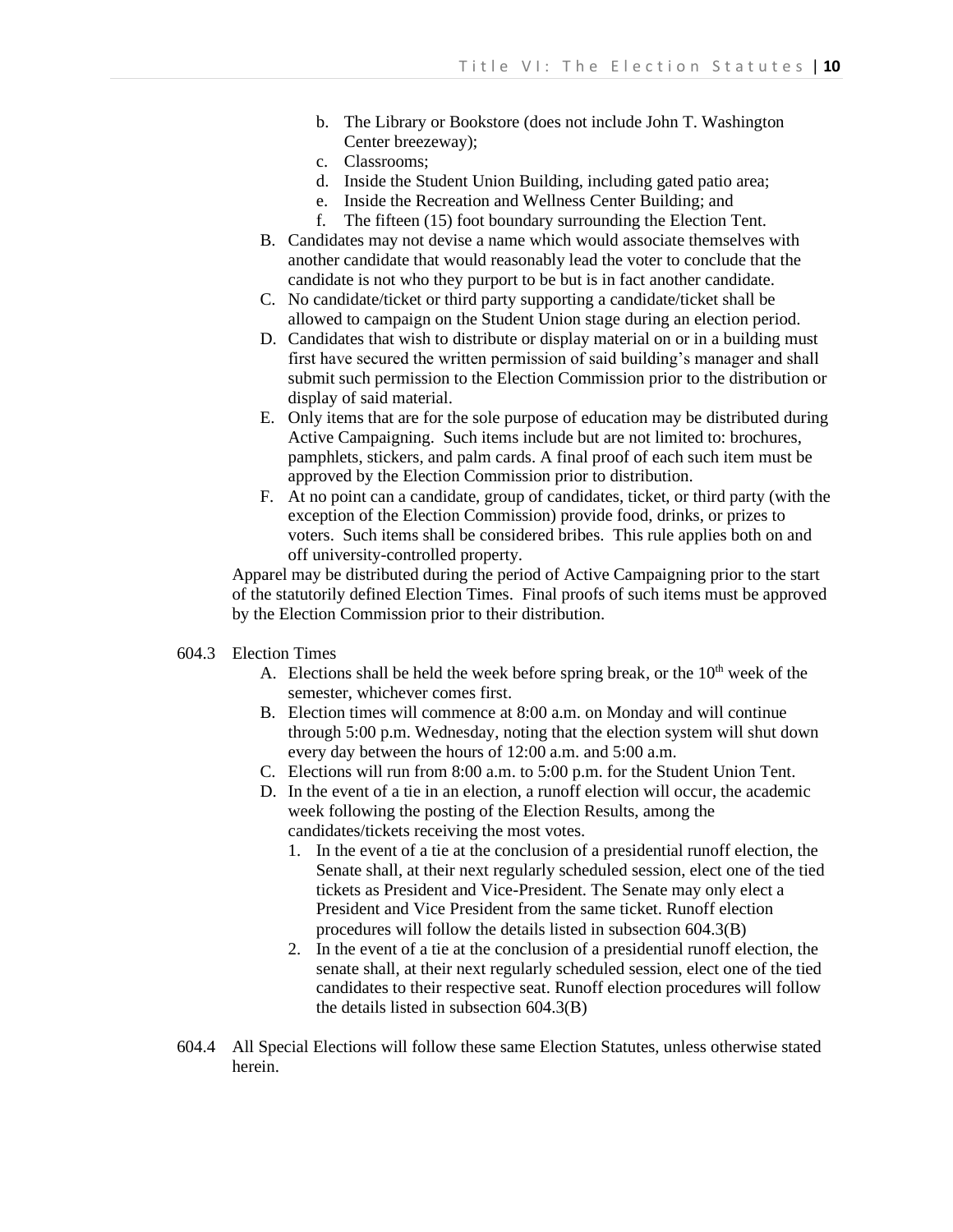- A. A Special Election will occur if the winning candidate/ticket is disqualified. If there is only one (1) candidate in a Special Election, no election will be necessary.
- B. Only qualified candidates/tickets that ran in the Primary Election, including write-in candidates/tickets, will be placed on the Special Election ballot.
- C. There will be no new write-in candidates/tickets for Special Elections.
- D. A Special Election will be held at least one (1) week following the end of the appellate process, but no more than two (2) weeks after the end of the appellate process.
- 604.5 All New Elections will follow these same Election Statutes, unless otherwise stated herein.
	- A. A New Election will occur if the race is "invalidated" by the Judicial Council. If there is only one (1) candidate in the New Election, no election is necessary.
	- B. Only qualified candidates/tickets who ran in the Primary Election, including write-in candidates/tickets, will be placed on the New Election Ballot.
	- C. There will be no new write-in candidates for New Elections.
	- D. A New Election will be held at least one (1) week following the end of the appellate process, but no more than two (2) weeks after the end of the appellate process.
- 604.6 Voting
	- A. All students shall be eligible to vote for one (1) Presidential ticket during the Spring Election.
	- B. As well as the representative(s) of their College or school as apportioned.
	- C. Any student with multiple majors shall only be eligible to vote under their primary major.
	- D. On all ballots shall be detailed instructions for voting created by the Election Commission.
	- E. Votes for any individual other than those sanctioned to be on the ballot either as a declared candidate or registered write-in shall be discarded and shall not count toward the total number of votes cast.
	- F. No individual shall coerce or otherwise induce another while they are in the process of filling out their ballot by any physical or electronic means. This provision shall apply to neutral SG polling stations as well as individual laptops and candidate stations established during the election.
	- G. Candidates are free to deny use of their personal computers as they please, but if a voter has already opened their ballot, neither candidate nor proprietor of the computer may cease the voter's actions.
	- G. No candidate/ticket may establish a voting station by computer or otherwise in any establishment licensed to dispense alcoholic beverages which is primarily devoted to the purpose of consumption on the premises.
- 604.7 Write-in Candidates
	- A. Write-in Candidates names will not be placed on ballots.
	- B. All write-in Candidates must be registered students at the University and in the college for which the seat is contested and are subject to eligibility requirements as per Title X of the Student Body Statutes and the Golden Rule.
		- 3. Any individual who wishes to be a write-in candidate must file a write-in Declaration Form with the Senate Graduate Assistant by 5:00 PM on the final day of primary voting. Their eligibility shall be verified by 5:00 PM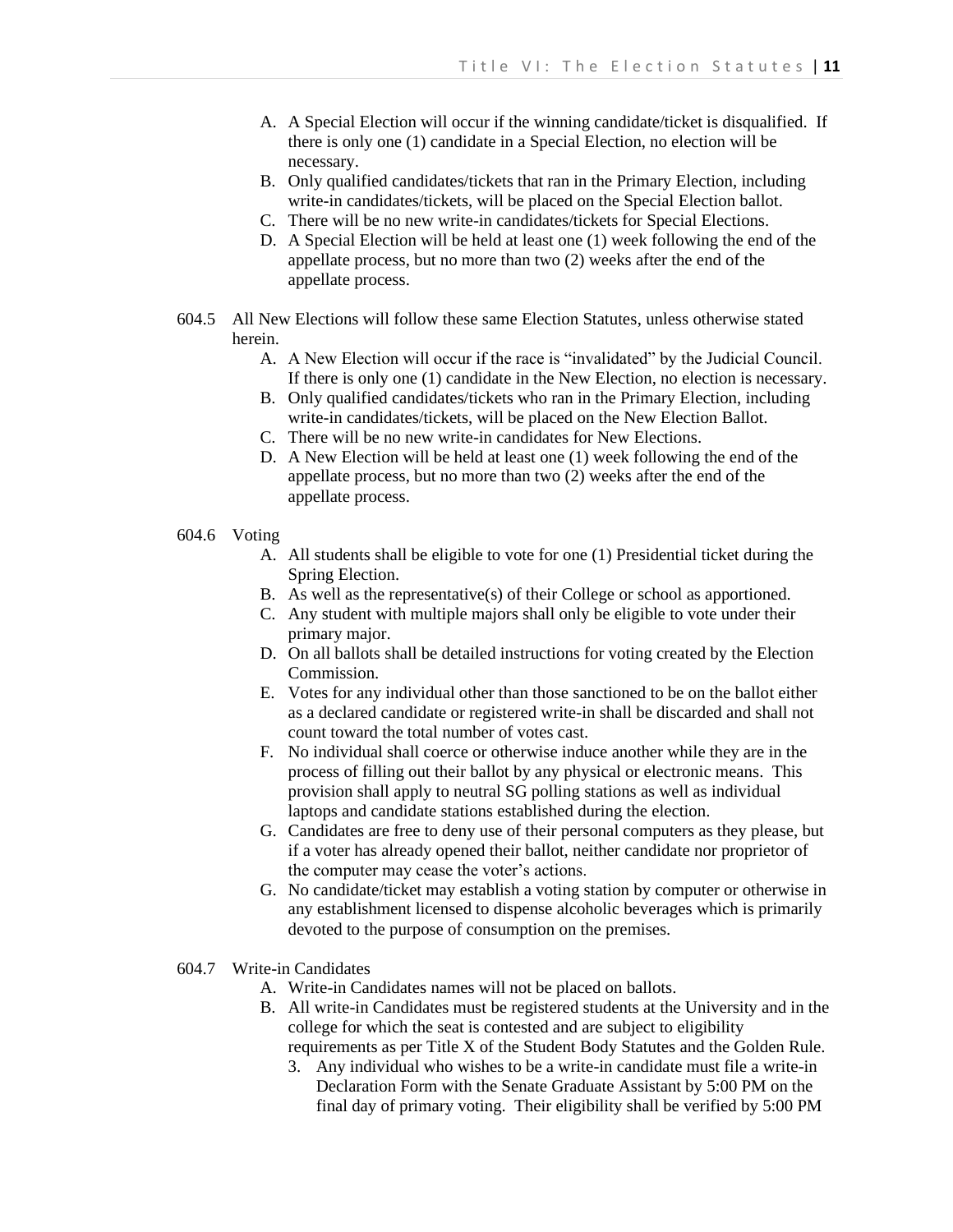on the final day following primary voting. If a write-in is not eligible for any reason, the votes toward that candidate shall be discarded and shall not count toward the total number of votes cast.

- 604.8 Ballot Tabulation
	- A. The Supervisor of Elections and the Student Government Advisor must be present at the tabulation of results.
	- B. Each candidate/ticket may be present at the tabulation of results.
	- C. Each candidate/ticket, after the official ballot counting, may call for a recount of votes, at which time they may be present.
	- E. No ballot shall be disqualified if the voter's intentions are determined "legal" and "clear" by the Election Commission.
- 604.9 Election Contingency Plan
	- A. In case of a campus emergency which necessitates a delay in the normal election period, the Student Body President may, upon consultation with the Supervisor of Elections, suspend or delay an election period and must reschedule it within ten (10) academic days following the resumption of normal campus operations, or as soon thereafter as practicable. In the event of an election suspension or delay, the new election times will be properly advertised and posted on the Election Bulletin Board.
	- B. The Student Body President may, upon consultation with the Supervisor of Elections, suspend or delay an election and reschedule it within ten (10) academic days after the suspended or delayed election or as soon thereafter as practicable if the change incorporates part of the Student Body which would otherwise be excluded due to an unalterable event coinciding with the elections. Any such change may be made no later than three (3) school weeks prior to the elections and will be properly advertised and posted on the Election Bulletin Board.
- 604.10 Third Party Campaigning and Support
	- A. The candidate/ticket is not responsible for unauthorized verbal, written or physical campaigning by third parties.
	- B. Unless specifically stated in statutes, any individual or group, whether affiliated with the University or not, is able to campaign in support of any candidate/ticket for an election provided that the identity of the third party is made known either through media, the candidate/ticket, or the third party itself.
	- H. Individuals that choose to campaign, support and/or endorse a candidate/ticket are subject to all guidelines in the Statutes and the UCF Golden Rule, including, but not limited to, slander and libel clauses.

# **Chapter 605 Campaign Expense and Physical Assistance Reporting**

- 605.1 In all Presidential Student Government elections, weekly individual campaign expense statements and physical assistance statements shall be accompanied by a sample (or images) of all campaign materials.
- 605.2 Expense Statements shall include fair market value of purchased, the quantity of the item bought and pictures of the item, and document any gifts or discounts received.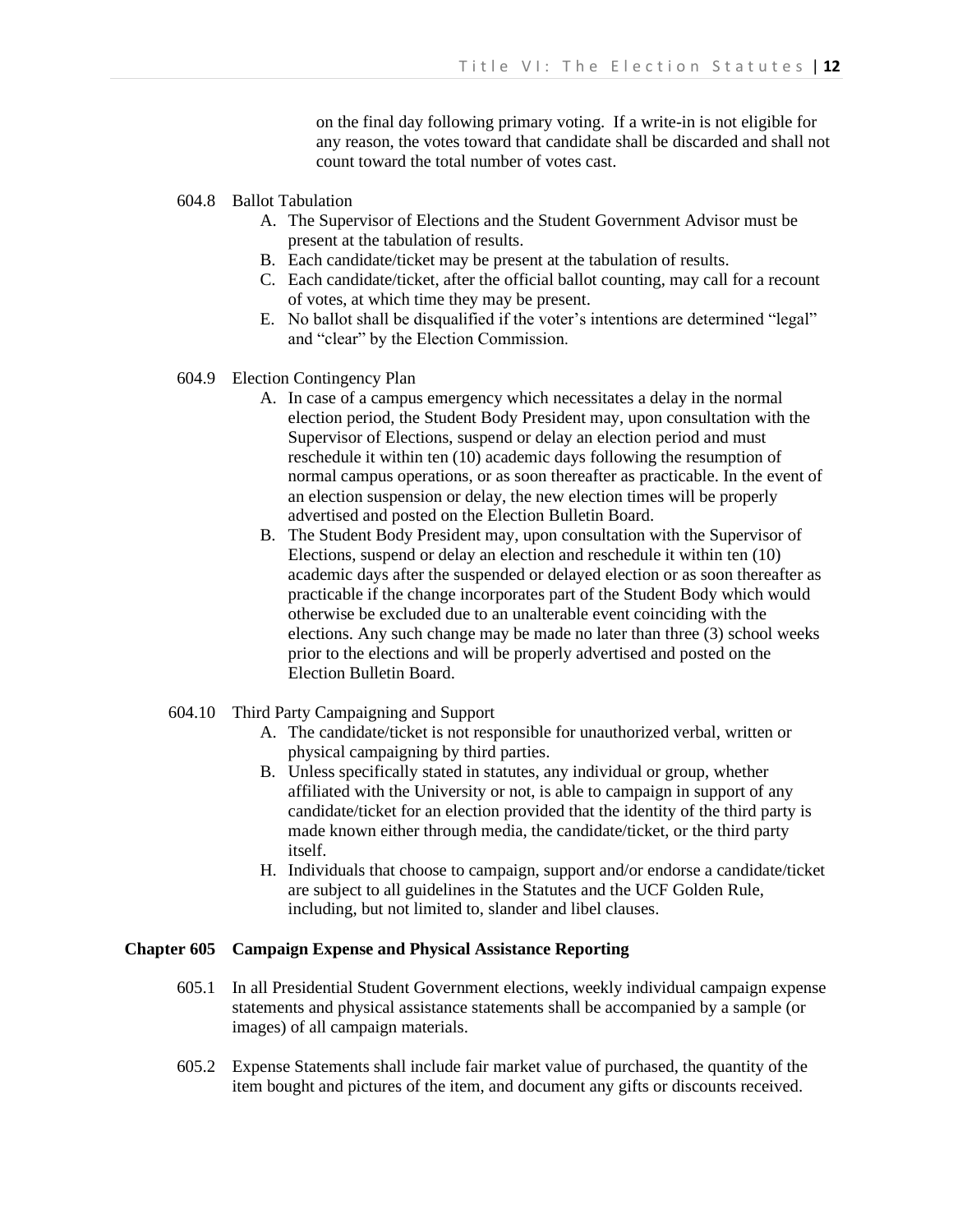- 605.3 Expense statements and physical assistance statements shall be submitted weekly to the Supervisor of Elections via email no later than 11:59 p.m. each Sunday of the campaign period.
- 605.4 In the event of a runoff election, the expense statements and physical assistance statements shall be submitted no later than 11:59 p.m. on the Sunday before the runoff election voting.
- 605.5 The total value of all reported materials and expenditures included in the final expense statement may not exceed \$2,500.00 for Presidential Elections. In the event of a runoff election, the presidential ticket shall get an extra \$450.00 added to their cap.
- 605.6 Physical Assistance Statements shall disclose all donations. Individuals are not required to be listed out by name and UCF Registered Student Organizations (RSO's) are not required to be listed by name, however, organizations not associated with the University of Central Florida must be listed by name.
- 605.7 No physical assistance shall be accepted directly or indirectly from any Political Action Committees, or similar organizations with political motivations, non-profit organizations including but not limited to 501(C) and 527 organizations, nor any Non-UCF students, staff, and/or faculty representing the interests of those organizations.
- 605.8 Final Expense Statements and Physical Assistance Statements shall be matched to financial records kept by the Supervisor of Elections to verify accuracy. All inquiries into the validity of any candidates Campaign Expense Statements or Physical Assistance Statements may be made to the Supervisor of Elections. Once the Supervisor of Elections has verified the accuracy of the statements, the Supervisor of Elections shall provide a signed statement which attests to the validity of the total physical assistance given and total campaign expenses, and that all physical assistance and campaign expenditures were collected in accordance with this statute.

#### **Chapter 606 Violations**

- 606.1 Tier I violations shall be:
	- A. Distributing campaign materials in the residence halls by sliding said material under the door.
	- B. Distributing tangible campaign material in the residence halls before 11:00 a.m. or after 9:00 p.m.
	- C. Campaigning on the Student Union stage during an election period.
- 606.2 Tier II violations shall be:
	- A. Altering their legal name provided by the University when placing such on the ballot.
	- B. Active Campaigning within: University designated computer labs, libraries, bookstores, classrooms, inside the Student Union Building including the gated patio area, inside the Recreation and Wellness Center Building, and within the fifteen (15) foot boundary surrounding the Election Tent unless for an Election Commission approved event or an approved RSO meeting.
	- C. Distributing or displaying campaign material on or in a building without first securing the written permission of said building's manager and submitting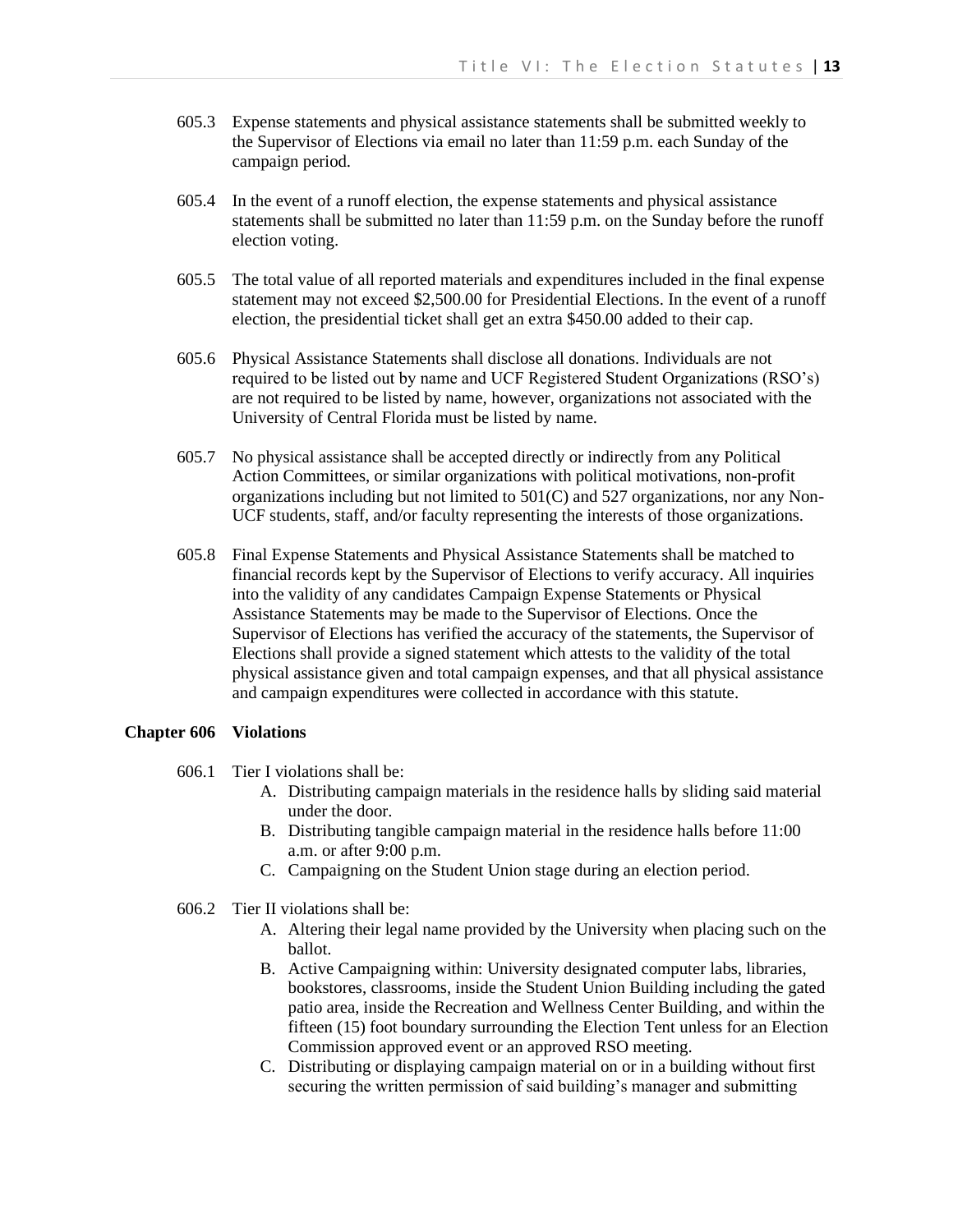such permission to the Election Commission prior to the distribution of said material.

- D. Failing to remove all campaign materials from the campus by 4:00 p.m. of the next school day following the general or runoff election.
- E. Using the past and/or present SG logo on campaign items.
- F. Failing to turn in an individual campaign expense statement for campaign materials to the Supervisor of Elections by 11:59 p.m. of each Sunday of the campaign for Presidential Candidates.
- G. Failing to turn in a physical assistance statement for any physical assistance received to the Supervisor of Elections by 11:59 p.m. of each Sunday of the campaign for Presidential Candidates.
- H. Distributing apparel before the commencement of Active Campaigning or after the statutorily defined Election Time begins.
- 606.3 Tier III violations shall be:
	- A. Distributing any apparel or campaign material not approved by the Election Commission.
	- B. Using Student Government Property or Activity and Service Fee Funds to benefit that candidate/ticket's campaign.
	- C. Misrepresenting any campaign material as being the material of any candidate/ticket.
	- D. Devising a name which would associate themselves with another candidate that would reasonably lead the voter to conclude that the candidate is not a candidate speaking for them self but is in fact another candidate.
	- E. Providing food, drinks, or prizes to influence the action of another to vote, not vote, or vote for or against a particular candidate/ticket. This rule applies both on and off university-controlled property.
	- F. Failing to turn in final physical assistance statements to the Supervisor of Elections before 11:59 P.M. on the day before the elections for presidential candidates. In the event of a runoff election final expense statements shall be submitted before 11:59 on the day before the runoff election voting.
		- 1. Failing to remove all electronic media connected to a ticket at least twenty-four (24) hours before that same ticket declares candidacy in another election.
- 606.4 Tier IV violations shall be:
	- A. Coercing or otherwise inducing another student while said student is in the process of filling out a ballot by any physical or electronic means.
	- B. Knowingly providing false information before the Election Commission.
	- C. Misrepresenting any material fact in campaign material or while campaigning in any form.
	- D. Active campaigning before the specifically designated time for Active Campaigning.
	- E. Committing slander or libel against another candidate/ticket.
	- F. Committing or attempting a bribe.
	- G. Committing or attempting to commit extortion or blackmail.
	- H. Attempting to perpetrate a fraudulent election. This shall include but is not limited to tampering with election machinery and voting software, voting more than once, attempting to vote with another person's student identification card, or selecting candidates and submitting a ballot on a student's behalf.
	- I. Threatening or acting violently against any member of a campaign ticket.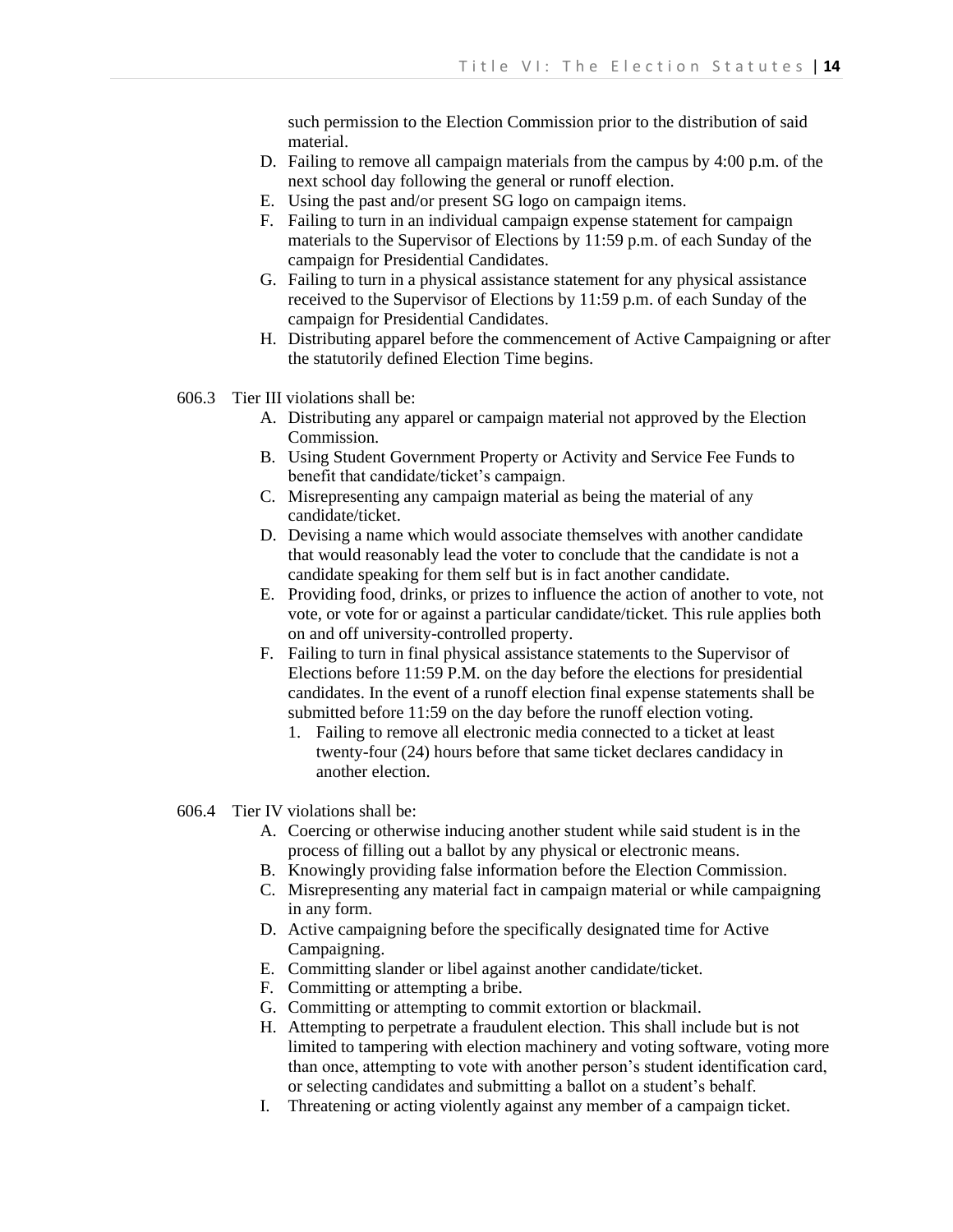- J. Knowingly bring false or malicious charges against another candidate/ticket.
- K. Condoning or authorizing the removal, vandalism, destruction, or theft of campaign material of another candidate.
- L. Defacing or damaging poll sites or University election related material.
- M. Establishing a voting station by computer or otherwise, in an establishment licensed to sell alcoholic beverages.
- N. Exceeding the campaign expense cap of \$5,500 dollars for Spring elections. In the event of a runoff election exceeding the campaign expense cap of \$6,500 dollars for Spring elections.
- O. Presidential Candidates failing to turn in final expense statements to the Supervisor of Elections within forty-eight hours of the established deadline of the Sunday before the Spring elections at 11:59 P.M. In the event of a runoff election final expense statements shall be turned in within 48 hours of the established deadline of the Sunday before the runoff elections voting at 11:59 P.M.
- P. Presidential Candidates failing to turn in Physical Assistance statements to the Supervisor of Elections within forty-eight hours of the established deadline of the Sunday before the Spring elections at 11:59 P.M. In the event of a runoff election physical assistance statements shall be turned in within 48 hours of the established deadline of the Sunday before the runoff elections voting at 11:59 P.M.
- Q. Any Physical Assistance accepted directly or indirectly from any Political Action Committees or similar organizations with political motivations, nonprofit organizations including but not limited to 501(C) and 527 organizations, nor any Non-UCF affiliated person(s) associated with those organizations.
- R. Failure to comply with any sanctions within 24 hours of being set by the Election Commission.
- 606.5 Tier I sanctions could be, but are not limited to:
	- A. Campaign Limitations of up to 1 day
	- B. Electronic Media Limitations of up to 1 day
- 606.6 Tier II sanctions could be, but are not limited to:
	- A. Campaign Limitations of up to 3 days
	- B. Electronic Media Limitations of up to 3 days
	- C. Finance Limitations of up to \$300.00
- 606.7 Tier 3 sanctions could be, but are not limited to:
	- A. Campaign Limitations of up to 7 days
	- B. Electronic Media Limitations of up to 7 days
	- C. Finance Limitations of up to \$700.00
- 606.8 Tier IV sanctions could be, but are not limited to:
	- A. Campaign Limitations of up to 14 days
	- B. Electronic Media Limitations of up to 14 days
	- C. Finance Limitations of up to \$1,500.00
	- D. Disqualification
- 606.9 If a candidate is found in violation of multiple tiers, the punishment will be the sum of the sanctions of each tier violated.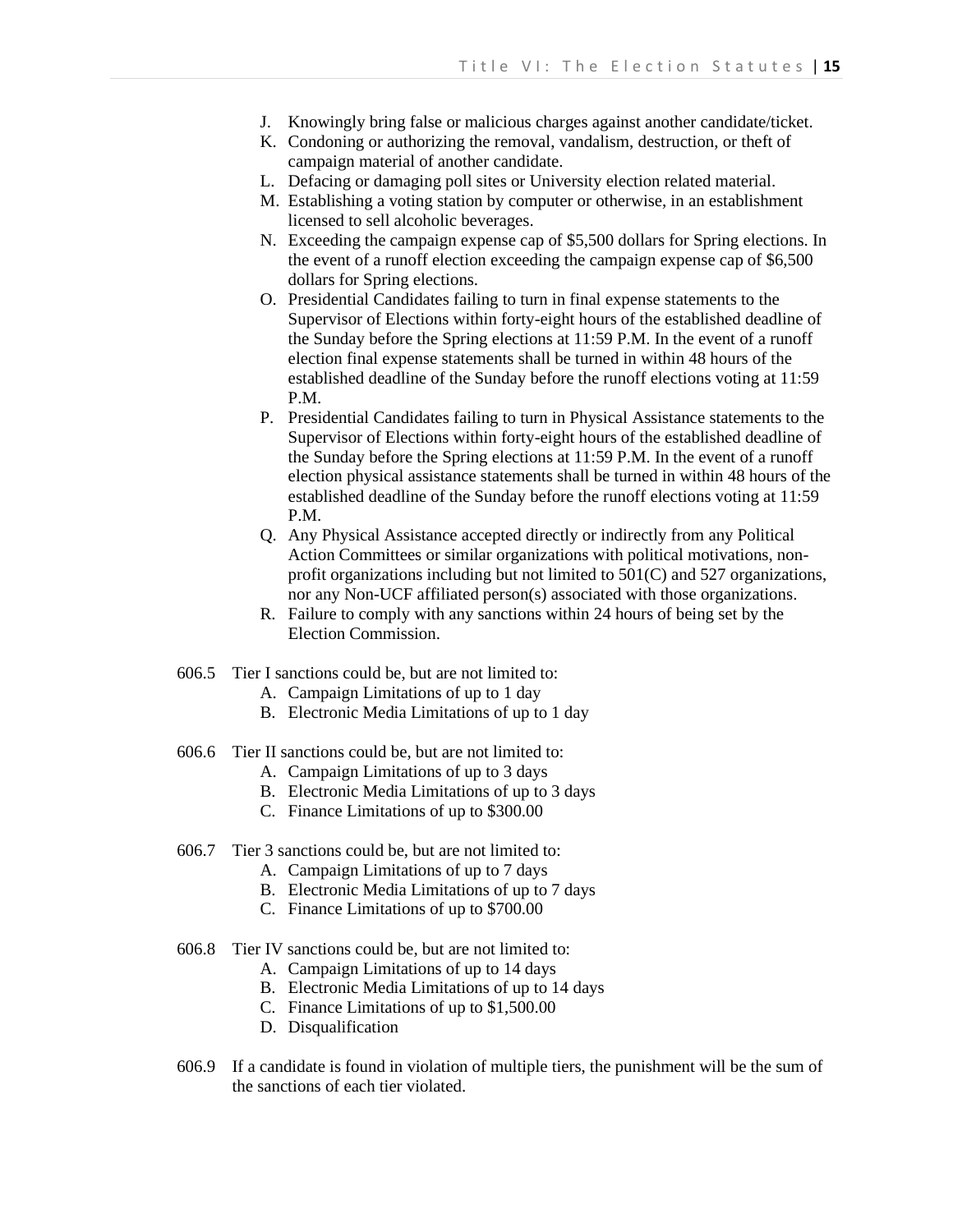- 606.10 Ignorance of these tiers and corresponding consequences shall not be an acceptable defense in response to any offense in any election, either by the candidate themselves or by individuals campaigning on behalf of a candidate.
- 606.11 To prevent recidivism, or repeat offenses, a second violation of the same tier will be punished subsequent to the following tier.
- 606.12 All candidates/tickets must be aware that they are liable for actions in violation of any provisions of the Golden Rule, Student Body Constitution, or Student Body Statutes by an induced or condoned person because of authorization, assistance, or advisement from said candidate/ticket.
- 606.13 Any student, faculty, or staff member at the University of Central Florida may file a violation against any candidate/ticket during an election period.
- 606.14 Violation charges shall be filed by the individual in affidavit form, which shall include:
	- A. A description of events that took place which constitute a possible violation.
	- B. The name of the accused candidate/ticket. Only one candidate/ticket can be charged per each affidavit.
	- C. The filer's name and contact information, which can be used by the Election Commission to stay in contact with the person who filed the violation. This contact information shall only be used to ensure the individual is informed throughout the violation process.
	- D. Notarization.
- 606.15 Should the violation affidavit fail to provide the required information per Title VI, the affidavit shall be considered null and void and shall not be recognized by the Election Commission.
- 606.16 No violation charge shall be filed after 5:00 p.m. on the next school day after the election results are announced for the election to which the violation charge directly pertains.
- 606.17 The filer of the violation affidavit shall submit said affidavit to the Senate Graduate Assistant. The Senate Graduate Assistant shall timestamp the affidavit and forward all materials to the Supervisor of Elections.
- 606.18 Should a filer wish to withdraw the affidavit, the filer may do so at any time prior to the Election Commission Violation Hearing. The filer must request to withdraw the affidavit in writing to the Supervisor of Elections. The letter must be typewritten and signed in ink. The individual may not file a new affidavit regarding the same possible violation following the withdrawal of the initial affidavit. Upon receipt of the written request to withdraw the affidavit, the Supervisor shall inform the accused candidate/ticket within one (1) business day and immediately cancel or adjourn any scheduled election violation hearing(s) related to the withdrawn affidavit.
- 606.19 The Supervisor of Elections shall schedule a violation hearing, to be held within five (5) school days but no earlier than three (3) school days from when the affidavit was submitted:
	- A. The Supervisor of Elections shall set the hearing date and contact all members of the Election Commission by 5:00 p.m. on the following school day of when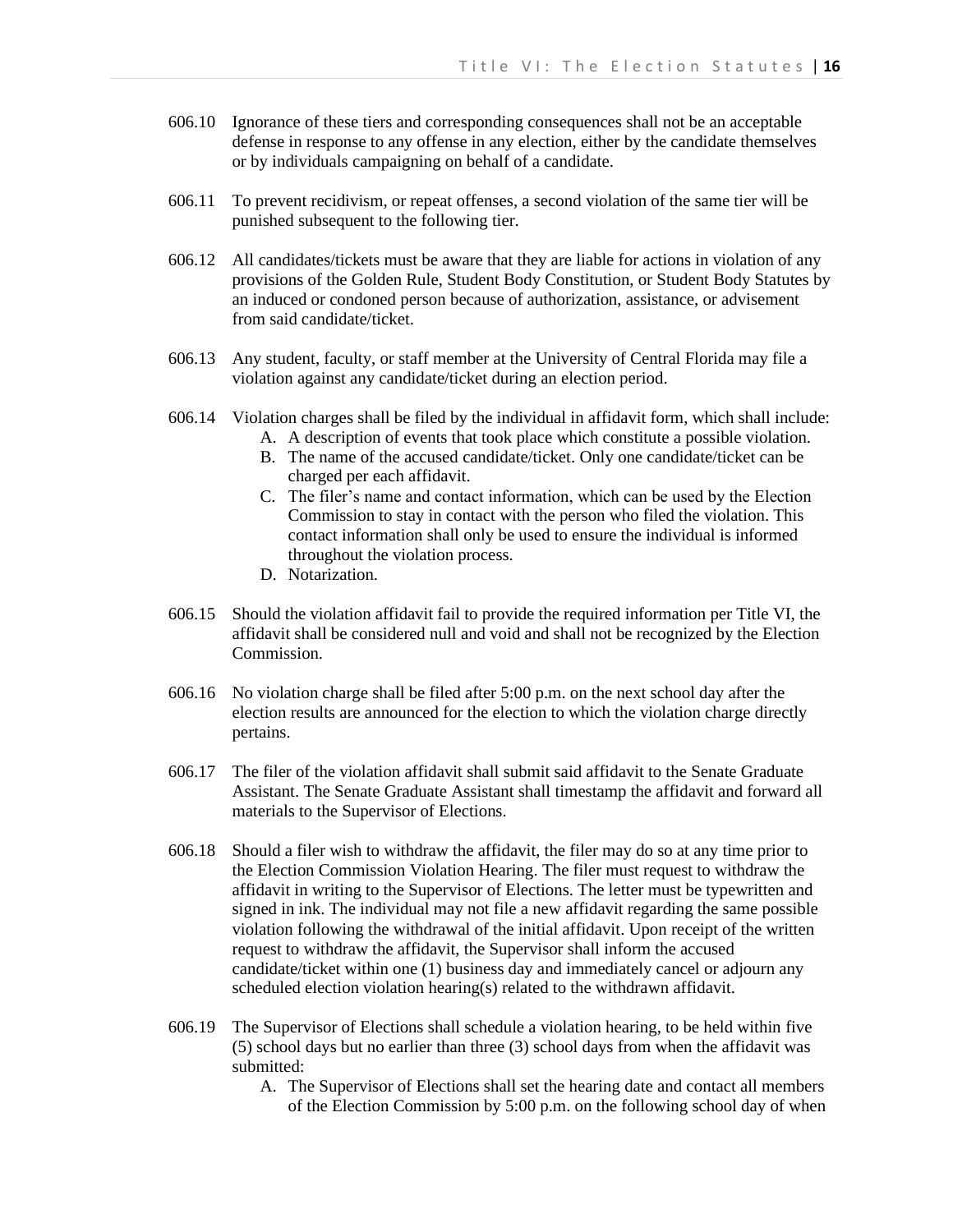the affidavit was submitted, to notify them of the date and time of the violation hearing.

- B. The Supervisor of Elections shall contact the filer of the affidavit and the accused candidate/ticket, by 5:00 p.m. on the following school day of when the affidavit was submitted, to notify them of the date and time of the violation hearing. At this time, the Supervisor of Elections shall also inform them of the process for submitting any and all materials that the filer and the accused candidate/ticket would like examined during the violation hearing.
- C. The Supervisor of Elections shall distribute a copy of the affidavit to the accused candidate/ticket by 5:00 p.m. on the following school day of when the affidavit was submitted.

The Supervisor of Elections shall contact the Student Government Advisor to notify said advisor of the date and time of the violation hearing.

- 606.20 It is the responsibility of the filer and the accused candidate/ticket to procure and submit to the Supervisor of Election all materials, including additional evidence and a complete list of witnesses they wish to have examined by the Election Commission.
	- A. The Supervisor of Elections shall allow at least a one (1) school day from when the accused candidate and filer were notified of the scheduled hearing for the accused candidate and filer to compile all materials, including additional evidence and a complete list of witnesses they wish to have examined, along with a statement that summarizes what each witness shall be testifying about.
	- B. All materials shall be submitted by 5:00 p.m. at least one (1) school day prior to the scheduled hearing. Any materials not submitted by this time shall not be considered at the violation hearing.
	- C. After all materials have been submitted to the Supervisor of Elections, the Supervisor of Elections shall hold copies of all materials for each Election Commissioner to review, at least one (1) school day prior to the violation hearing.
	- D. The Supervisor of Elections shall submit a memo containing all information that will be examined during the violation hearing to both the affidavit filer and accused candidate/ticket, at least one (1) school day prior to the violation hearing. The memo will inform both individuals of the process by which to review the submitted evidence.
- 606.21 Rights of the Accused:

Any candidate/ticket accused of a violation at any time during the election period is awarded the following rights:

- A. To be informed of all policies, procedures, and decisions made by the Election Commission or Judicial Council, concerning the violation hearing.
- B. To know the offenses, the filer of the affidavit, and adverse witnesses and to review all evidence prior to the violation hearing.
- C. To have the assistance of a Judicial Advisor, or in the absence of a Judicial Advisor the Attorney General, as per Title IV.
- D. To refrain from self-incrimination and to not be called upon as a witness in said individual's own hearing.
- E. To submit any tangible evidence and/or submit witnesses to be questioned during the violation hearing.
- F. To resign from candidacy at any time during the Election period, thus concluding all actions of the violation hearing.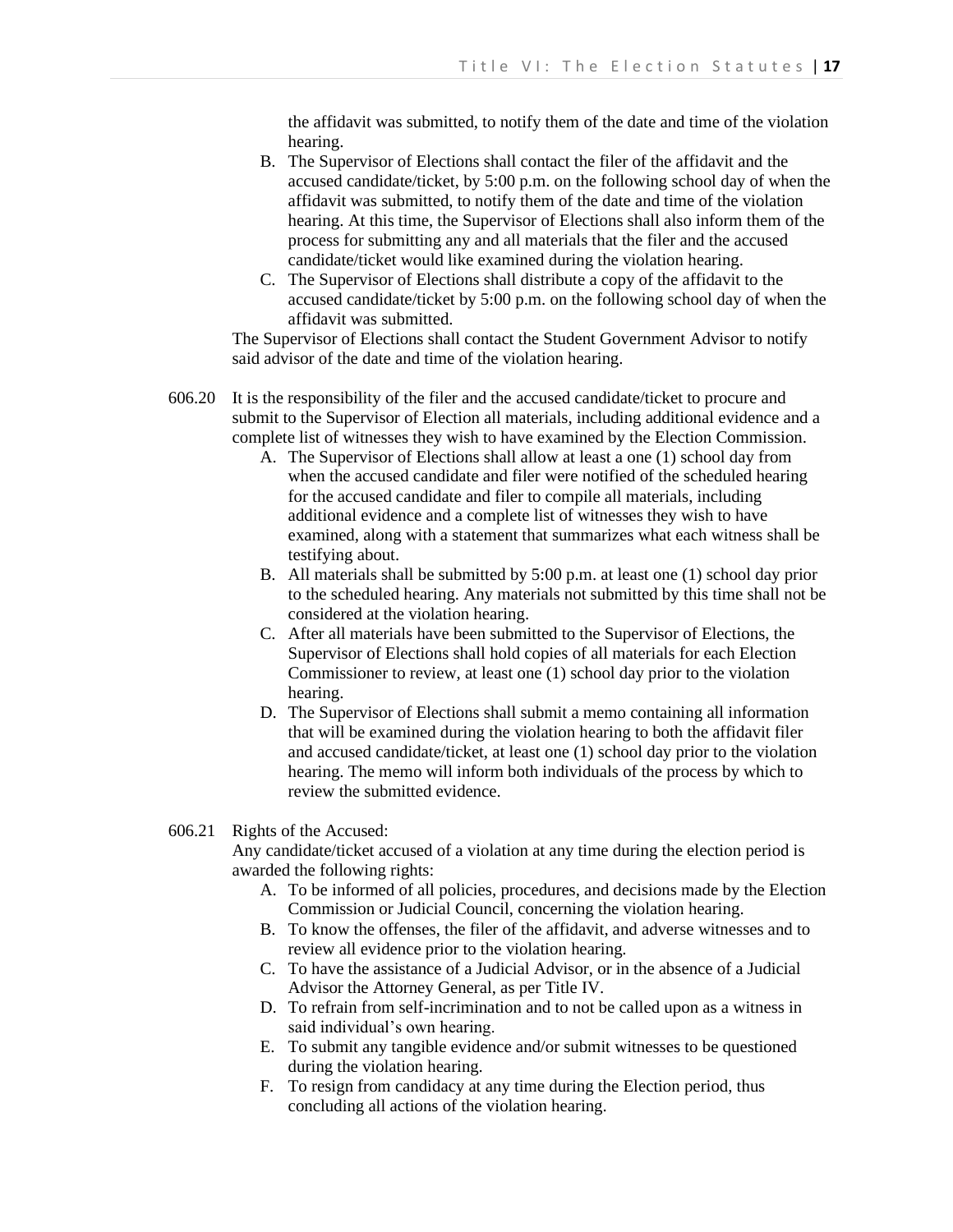- G. To cross-examine all witnesses that testify in the violation hearing and the filer of the affidavit. No evidence submitted by a witness may be considered at the Violation Hearing if the witness does not appear at the violation hearing for cross-examination by the accused candidate/ticket.
- H. To have at least one (1) school day prior to the violation hearing to review the evidence for the violation hearing.
- I. To ask for statutory interpretation by the Judicial Advisor or Attorney General at any time.
- J. To appeal the ruling of the Election Commission to the Judicial Council as outlined in Title VI.
- 606.22 Upon just cause and in a written, signed, and notarized request to the Supervisor of Elections delivered before an election violation hearing, the accuser, accused, or any Election Commissioner shall have the right to request the recusal of any member of the Election Commission from any election violation hearing. The Election Commission shall investigate the request and, upon finding merit, shall deem that particular Election Commissioner recused from the hearing, by a majority vote.
- 606.23 Election Commission Violation Hearing Procedure: The violation hearing shall be conducted in the following order:
	- A. Introduction of Violation Hearing: The Supervisor of Elections shall call the meeting to order and call for the Election Commission members who are in attendance at the violation hearing.
	- B. Statement of the Filer: The individual that filed the violation charge may make a statement to the Election Commission regarding the violation and all evidence that the filer has submitted, as well as introduce the witnesses that will testify on behalf of the filer.
	- C. Statement of the Accused Candidate/ticket: The accused may make a statement to the Election Commission regarding the violation and all evidence that the candidate/ticket has submitted, as well as introduce the witnesses that will testify on behalf of the accused candidate/ticket.
	- D. Questioning of the Filer: The Election Commission may question the individual who filed the violation charge.
	- E. Questioning of the Accused: The Election Commission may question the accused candidate/ticket.
	- F. Questioning of the Filer's Witnesses and Evidence:
		- 1. The Supervisor of Elections shall call up each witness separately. Only witnesses listed in the materials submitted by the filer prior to the violation hearing will be called.
		- 2. The accused candidate/ticket may question the witness. The witness is required to answer all questions except those that may incriminate the witness in another violation.
		- 3. After the accused candidate/ticket is finished questioning, the Election Commission may question the witness. The witness may refrain from answering any question.
		- 4. This procedure will continue until all witnesses submitted by the filer have been questioned.
		- 5. The filer may then present tangible evidence during the violation hearing. The accused candidate/ticket may question the filer about the evidence presented. The filer may refrain from answering any question.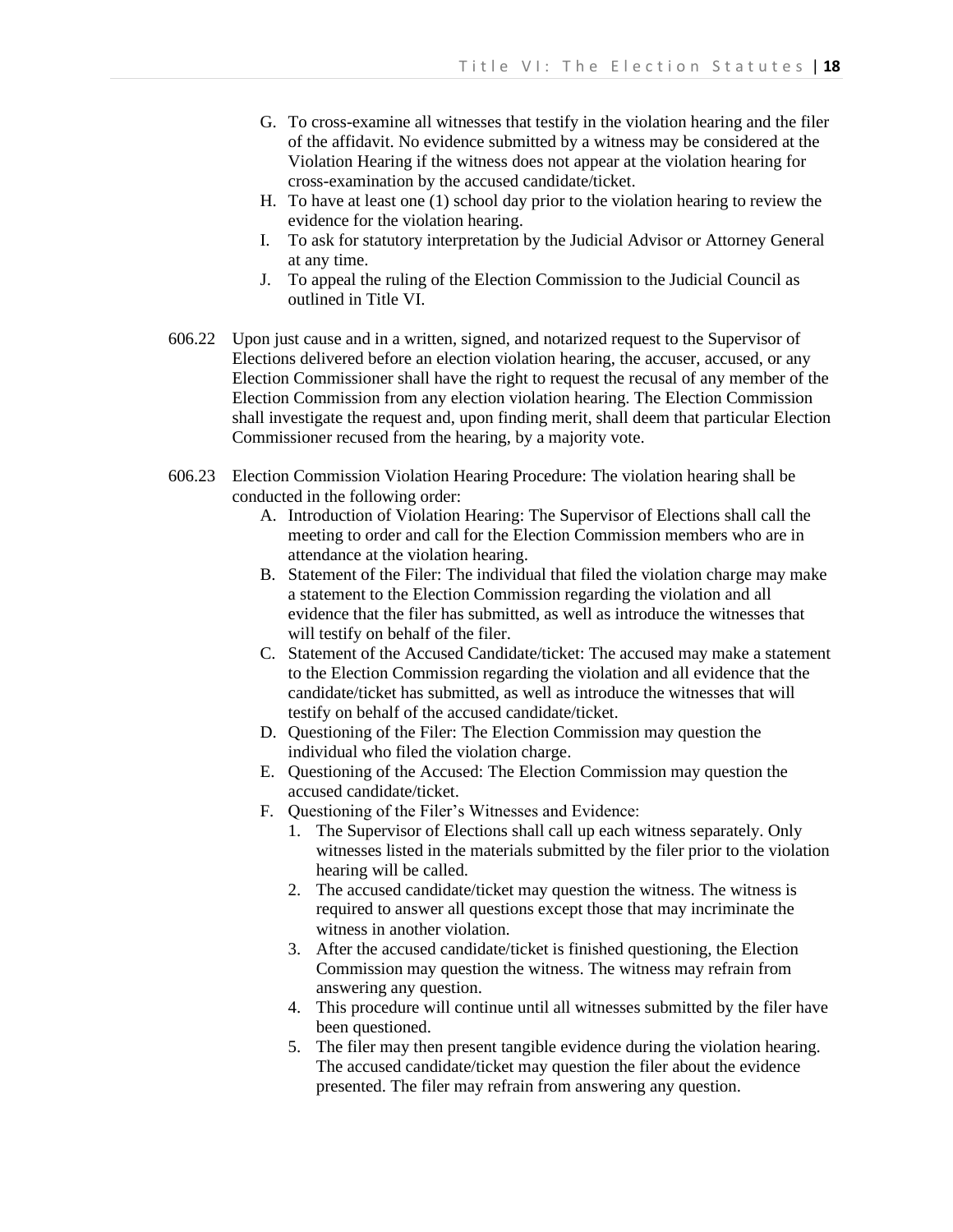- 6. The Election Commission may then question the filer about the tangible evidence presented. The filer may refrain from answering any question.
- G. Question of Accused Candidate/Ticket's Witnesses and Evidence:
	- 1. The Supervisor of Elections shall call up each witness separately. Only witnesses listed in the materials submitted by the accused prior to the violation hearing will be called.
	- 2. The witness may be questioned by the accused candidate/ticket. The witness is required to answer all questions except those that may incriminate the witness in another violation.
	- 3. After the accused candidate/ticket is finished questioning, the Election Commission may question the witness. The witness may refrain from answering any questions.
	- 4. This procedure will continue until all witnesses submitted by the accused candidate/ticket have been questioned.
	- 5. The accused candidate/ticket may then present tangible evidence during the violation hearing.
	- 6. The Election Commission may then question the accused candidate/ticket about the tangible evidence presented. The accused may refrain from answering any question.
- H. Final Questioning: The Election Commission may ask questions about all information that was presented.
- I. Closing Statement of the Filer: The filer may make a closing statement to the Election Commission.
- J. Closing Statement of the Accused Candidate/ticket: The accused candidate/ticket may make a closing statement to the Election Commission.
- K. Election Commission Deliberation: The Election Commission shall deliberate to determine if a violation occurred and, if so, determine the appropriate sanction and inform the individual who filed the violation and the accused candidate/ticket of the decision.
- 606.25 Quorum for a violation hearing shall be set at fifty percent (50%) plus one (1) of the current membership of the Election Commission, one (1) of which shall be the Supervisor of Election or the Assistant Supervisor of Election, who shall act as chair.
- 606.26 The Election Commission shall use only the information presented at the violation hearing to determine if a violation occurred and issue the appropriate sanction to the accused candidate/ticket.
- 606.27 During deliberation, the Election Commission shall determine, by majority vote, whether the accused candidate/ticket violated the rules and regulations of the election.
	- A. The standard that must be met to determine if an accused candidate/ticket is in violation shall be by "preponderance of evidence."
	- B. If the Election Commission determines that an accused candidate/ticket did not commit a violation, the hearing shall be concluded with no sanction issued to the accused candidate/ticket.
	- C. If the Election Commission determines that a violation of election rules and regulations has occurred, it will then determine the appropriate sanction.
- 606.28 If the Election Commission determines that a violation of election rules and regulations occurred, the Election Commission shall issue a sanction to the candidate/ticket that is found in violation.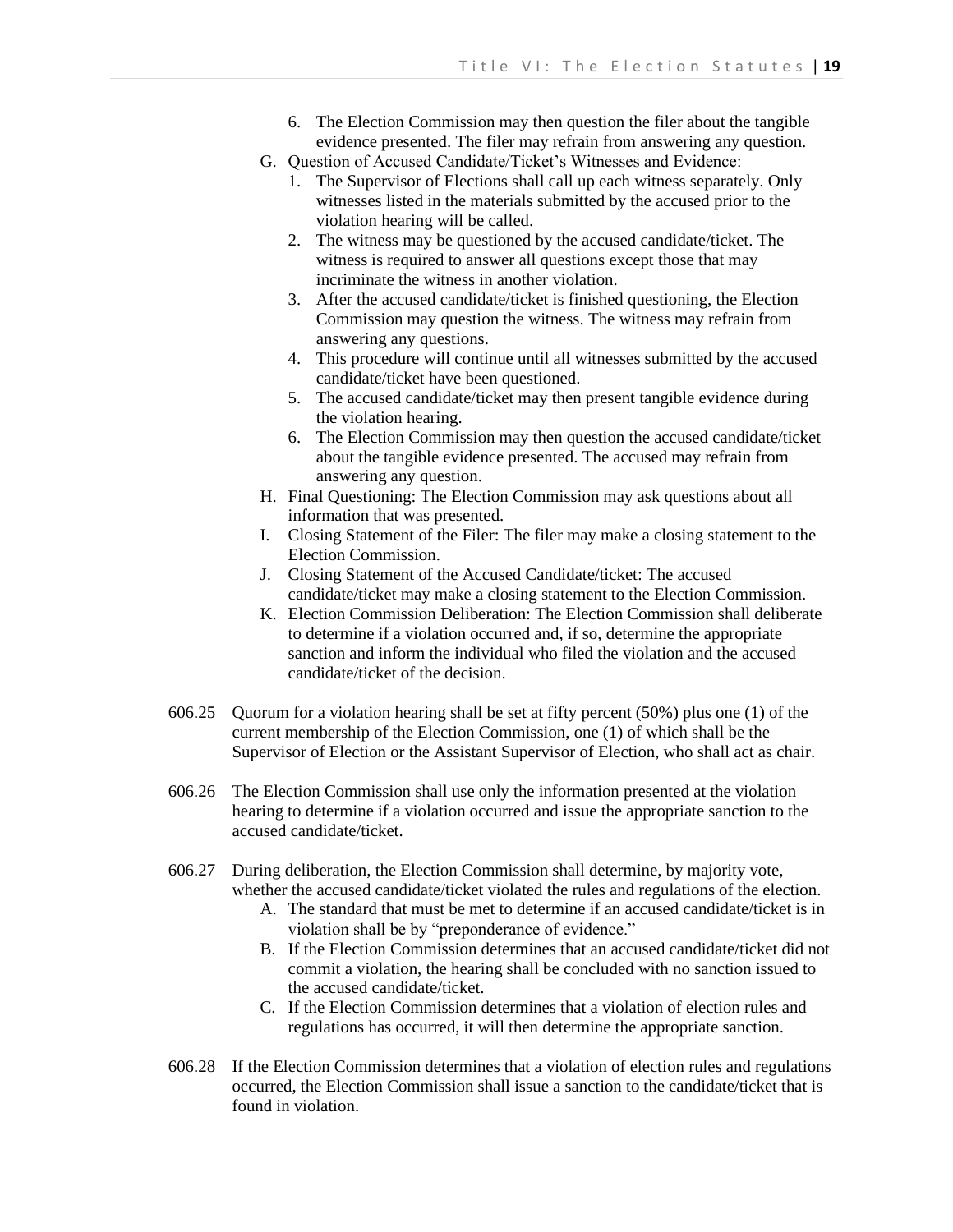- A. If a candidate/ticket is found in violation of the rules and regulations for either more than three (3) Tier I violations, more than two (2) Tier II violations, more than one (1) Tier III violations or more than zero (0) Tier IV violations during an election, the Election Commission may, by a two-thirds vote, determine whether the sanction shall be to disqualify the candidate/ticket from the election.
- B. Should the Election Commission vote not to disqualify the candidate/ticket from the election, the Election Commission shall determine an appropriate alternative sanction by majority vote. Upon the determination of an appropriate sanction by majority vote of the election commission, the Supervisor of Elections shall issue a statement on the committee's decision and will keep record of the candidate/ticket's sanction.
- C. Should the Election Commission vote to disqualify the candidate/ticket from the election, the candidate/ticket shall be considered disqualified from the election.
- D. Should the Election Commission determine, by a 2/3 vote, that a minor violation resulted in a severe advantage or disadvantage to a candidate/ticket, the Election Commission, by a 2/3 vote, shall determine whether the sanction shall be to disqualify the candidate/ticket from the election.
- 606.29 The Election Commission shall notify all parties involved, in writing, one (1) school day following the conclusion of the violation hearing.
- 606.30 Should a candidate/ticket be found in violation or receive a sanction from the Election Commission, the candidate/ticket may appeal the decision to the Judicial Council, as outlined by the appeals process in Title VI.

# **Chapter 607 Contestment**

- 607.1 Any contestment of a campaign or an election by a candidate/ticket shall be submitted in the form of a typewritten letter and signed in ink. This letter of contestment shall be hand-delivered to the Senate Graduate Assistant, as well as a copy to the Chief Justice and the Supervisor of Elections, no later than 5:00 p.m. on the Wednesday following public posting of each election's results.
- 607.2 The Election Commission shall review all contestments and formulate a decision within one (1) week based on the case presented. This decision may be further appealed to the Judicial Council. If the appeal of any candidate/ticket is based upon direct action of the Election Commission, it shall be reviewed by the Judicial Council and bypass the Election Commission.
- 607.3 Notification of the election commission decision shall be presented to the candidate/ticket forty-eight (48) hours after the decision is made.

# **Chapter 608 Appeals**

- 608.1 Judicial Authority:
	- A. The Election Commission shall have full authority over all election violation hearings. The Judicial Council shall have authority to hear appeals.
	- B. The Judicial Branch's authority shall be limited to rehearing a violation hearing.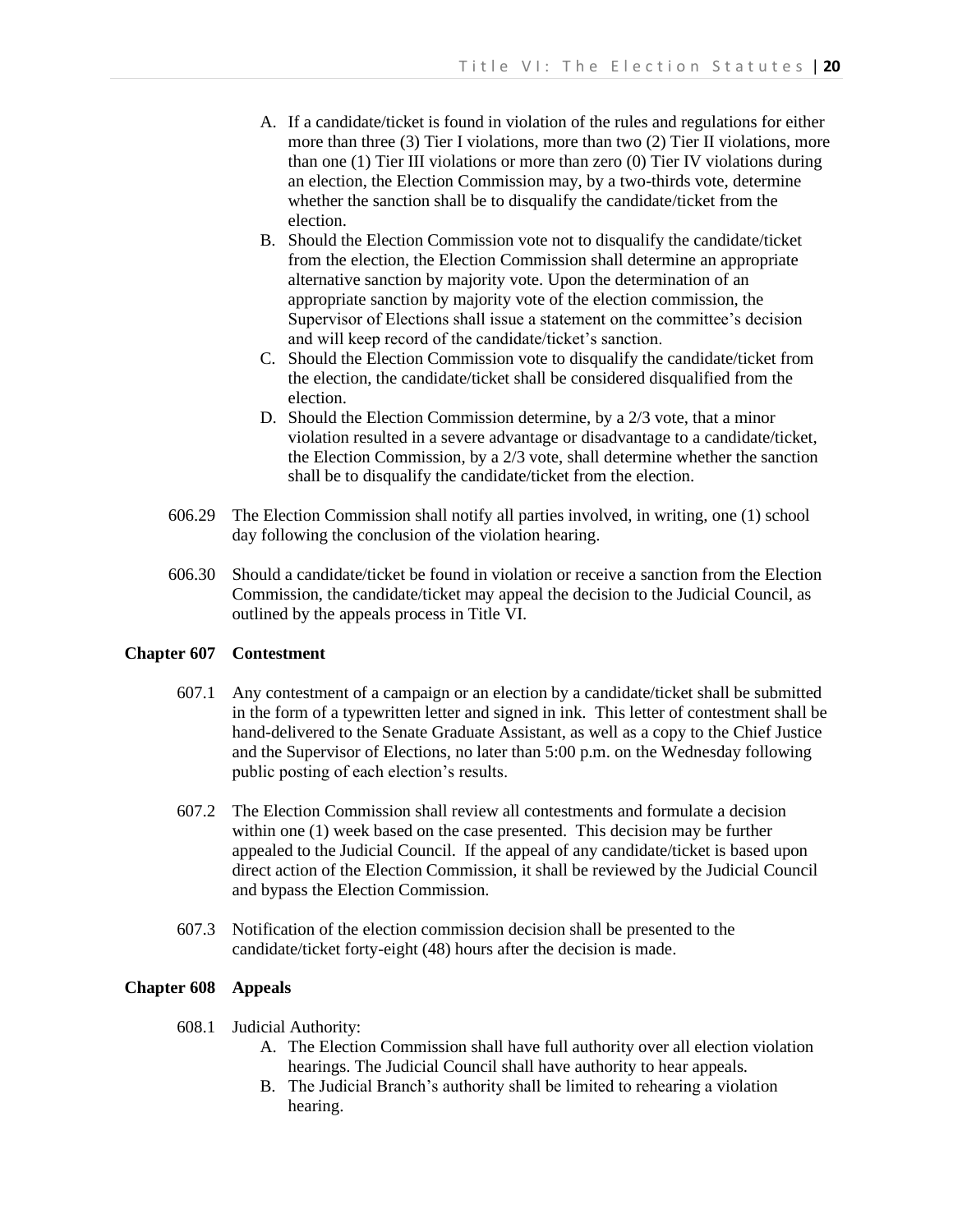- 608.2 Filing and Posting an Appeal
	- A. An appeal shall only be filed with the Judicial Council by the candidate/ticket found guilty of an election violation by the Election Commission.
	- B. The appeal must be submitted in memorandum form.
	- C. All appeals must be submitted by 5:00 p.m., two (2) school days following the violation hearing.
	- D. The memorandum must state the parties involved (i.e., Election Commission vs. Candidate/ticket), the Statute describing the alleged violation, and the alleged election violation. It must be time-stamped by the Senate Graduate Assistant upon submission and then delivered to the Chief Justice.
	- E. All involved parties must submit all evidence and a list of witnesses, who shall only testify in regard to the alleged election violation, at least forty-eight (48) hours prior to the start of the Appeal Hearing.
	- F. The Chief Justice shall make all materials available to all Justices, the appealing party, and the Supervisor of Elections.

If a candidate/ticket has appealed a disqualification, the disqualification will not go into effect until the result of the appeal has been decided by the Judicial Council.

- 608.3 The procedure for the appeal shall be dictated based on the Judicial Council's Internal Rules.
- 608.4 The Supervisor of Elections, or a designee appointed by the Supervisor of Elections who was present at the initial violation hearing, shall be present at the Judicial Hearing and may answer any questions regarding the initial violation hearing.
- 608.5 Judicial Council Rehearing:
	- A. The Judicial Council shall start the entire violation hearing from the beginning, which must happen within seven (7) school days.
	- B. The Chief Justice shall follow the violation hearing procedure as outlined in Title VI: The Elections Statutes.
		- 1. Within this process, the Chief Justice shall take the role designated to the Supervisor of Election and shall contact the accused candidate/ticket and the person who filed the affidavit, in memorandum form, to inform them of the new hearing.
		- 2. Should the filer of the violation affidavit so choose, said filer may withdraw the violation affidavit at any time during the appeal process thus ending the violation rehearing process. Said withdrawal shall be made in writing to the Chief Justice.
		- 3. Should the affidavit be withdrawn, the charges shall be dropped and the accused candidate/ticket shall be considered not in violation, thus ending all violation and appeal procedures.
	- C. Upon the Judicial Council's decision, the Chief Justice must forward a memorandum to the Supervisor of Elections stating its findings and the final decision in the matter, within two (2) school days.
	- D. The decision of the Judicial Council is final.

# **Chapter 609 Recall**

609.1 The holder of any elected office of Student Government may be removed from office by the students of the University of Central Florida by the following procedures.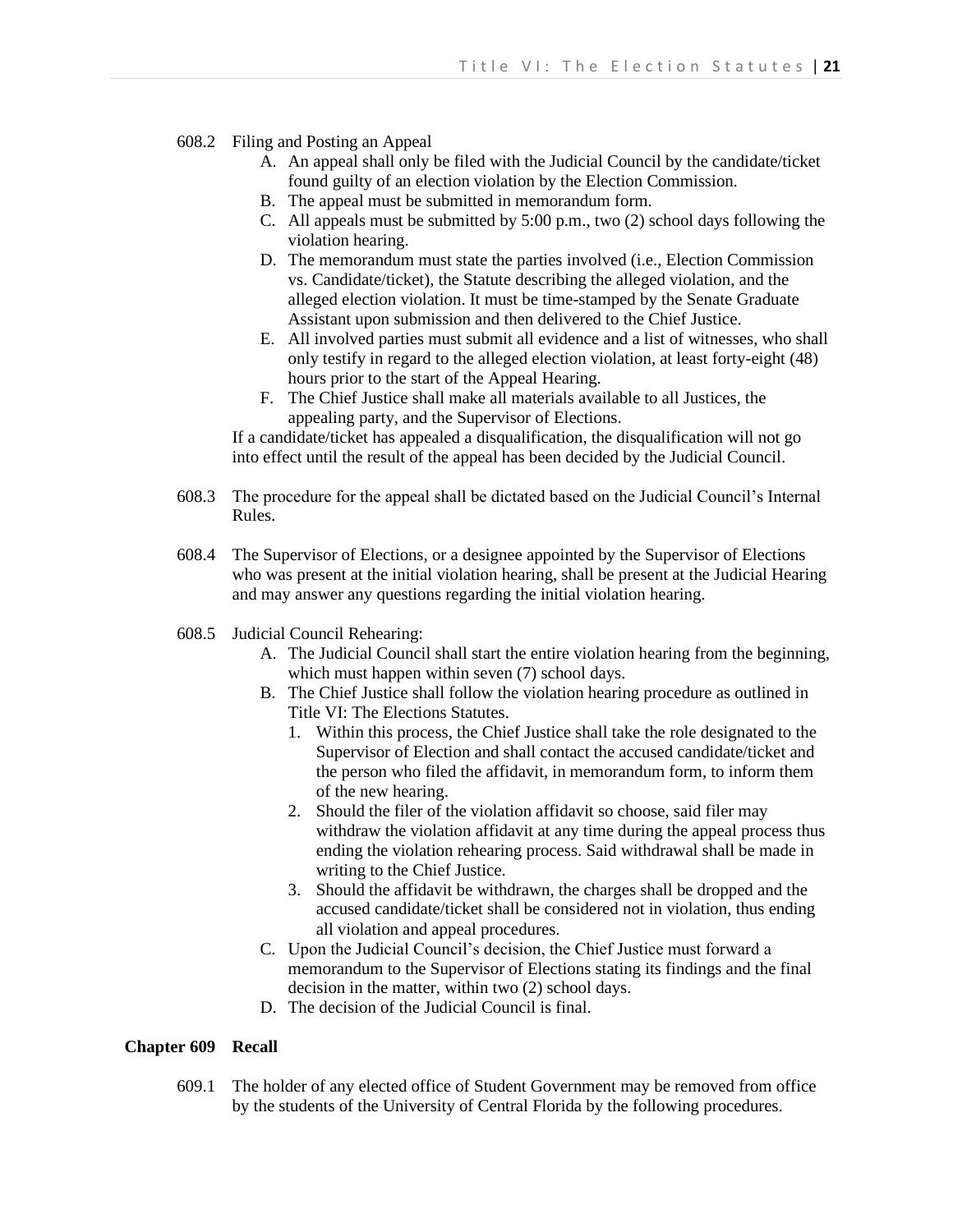- A. A petition shall be prepared, naming the person sought to be recalled and containing a "Statement of Grounds for Recall." Grounds for recall are limited to the following: malfeasance, misfeasance, neglect of duty, incompetence, permanent inability to perform official duties, or conviction of a felony. Definitions for malfeasance, misfeasance, neglect of duty, and conviction of a felony are provided in Title VII.
- B. The petition shall be signed by at least five percent (5%) of the office-holder's constituents, based on the current term enrollment.
- C. To be considered valid, a signature shall consist of: the date, the printed name, the signed name, and the last eight (8) digits of the student's UCF ISO number.
- 609.2 The petition shall be allowed up to twenty (20) days to be circulated.
- 609.3 After completion, the petition shall be filed with the Senate Graduate Assistant who shall, within (2) school days, submit such petition to the Election Commission, the Student Government Advisor, and the Elections and Appointments (E&A) Committee. Within a period of no more than five (5) school days, the Student Government Advisor shall determine whether the petition contains the required valid signatures. No additional names may be added to the petition, and the petition shall not be used in any other proceeding.
	- A. If it is determined that the petition does not contain the required signatures, the Election Commission shall report it to the executive and legislative branches of Student Government and file the petition, without taking further action and the matter will be closed.
	- C. If it determined that the petition has the required signatures, then the Supervisor of Elections shall at once serve a certified copy of the petition to the officeholder named in the verified petition of recall.
- 609.4 The person designated in the petition may file their typewritten resignation, signed in ink, with the Attorney General within two (2) school days after the receipt of the petition copy. Upon receipt of the resignation letter, the Attorney General shall at once notify the governing body of the fact.
- 609.5 In the absence of a resignation, the Supervisor of Elections shall set the days for holding a Recall Election for the removal of the person designated in the petition. Any such election shall be held no less than ten (10) school days nor more than twenty (20) school days from the resignation deadline.
- 609.6 The ballot of the Recall Election shall conform to the following: "Shall … be removed from the Office of … by recall?" Immediately following the question, there shall be printed on the ballot the two (2) propositions in the order here set forth: "For the recall of … Against the recall of …"
- 609.7 If a majority of the votes cast on the question for removal of any member of the governing body is affirmative, the member whose removal is sought shall be deemed "removed from office," upon announcement of the official canvass of that election.

# **Chapter 610 Referendum Election**

610.1 The Student Body may call for a Referendum Election by properly filing a petition.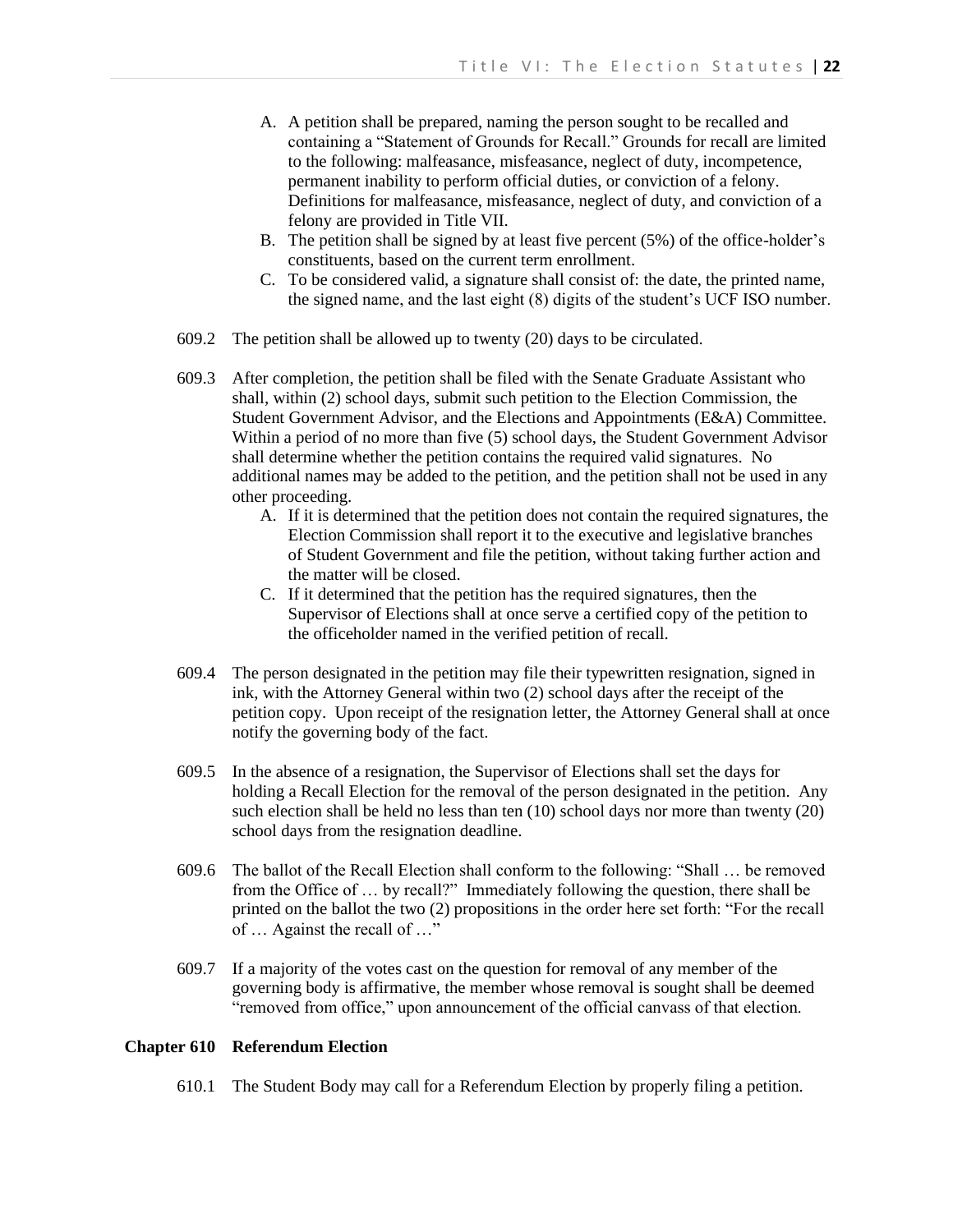- A. The petition shall contain a statement of the specific issue for which the Referendum Election will be held, including the suggested ballot question.
- B. The petition shall be signed by the number of students as per the Constitution of the Student Body of the University of Central Florida.
- C. To be considered valid, a signature shall consist of: the printed name, the signed name, and the last eight (8) digits of the student's UCF ISO number.
- D. The petition shall be presented to the Senate Graduate Assistant who shall, submit the petition to the Student Government Advisor for verification.
	- 1. The Student Government Advisor shall, within five (5) school days, determine the validity of the signatures, and shall notify the Student Body President of the Results.
	- 2. Failure to comply within five (5) school days shall constitute verification.
- E. If the petition is ruled "valid" by the Student Government Advisor, a Referendum Election will be held within three (3) school weeks. Funds shall be made available by the Student Body President form the Student Government General Account.
- F. If it is determined that the petition does not contain the required signatures, after confirmation by the Student Government Advisor, the Election Commission shall notify the filing parties, without taking further action, file the petition: the matter will be "closed." No additional names may be used in any other proceedings.
- 610.2 The Student Senate may call for a Referendum Election via a resolution with a twothirds vote. The resolution shall include the ballot question. A Referendum Election will be held within three (3) school weeks of passage of the resolution on final reading in the Student Senate, or at any later time as otherwise specified in the resolution. The resolution may not specify that the Referendum election be held any later than the following general Election.
- 610.3 The Student Body president may call for a Referendum Election with the concurrence of two-thirds of the Student Senate.
	- A. The Student Body President shall present a memorandum to the Student Senate during the "Announcements from the Student Body President" portion of any regularly scheduled Student Senate meeting. The memorandum shall include the ballot question and may also include details describing the necessity of the Referendum Election.
	- B. The Student Senate shall debate the memorandum under "Announcements from the Student Body President." No motions to amend the memorandum can be made. The Student Senate must pass the memorandum by a two-thirds vote for a Referendum Election to be called.
	- C. Upon passage of the memorandum by the Student Senate, a Referendum Election will be held within three (3) school weeks, or at any later time as otherwise specified in the memorandum. The memorandum may not specify that the Referendum Election be held any later than the following general election.
- 610.4 The results of a Referendum election shall serve as the official opinion of the Student Body, and:
	- A. An official statement, containing the issue and the results, shall be acknowledged in writing by the Student Body President.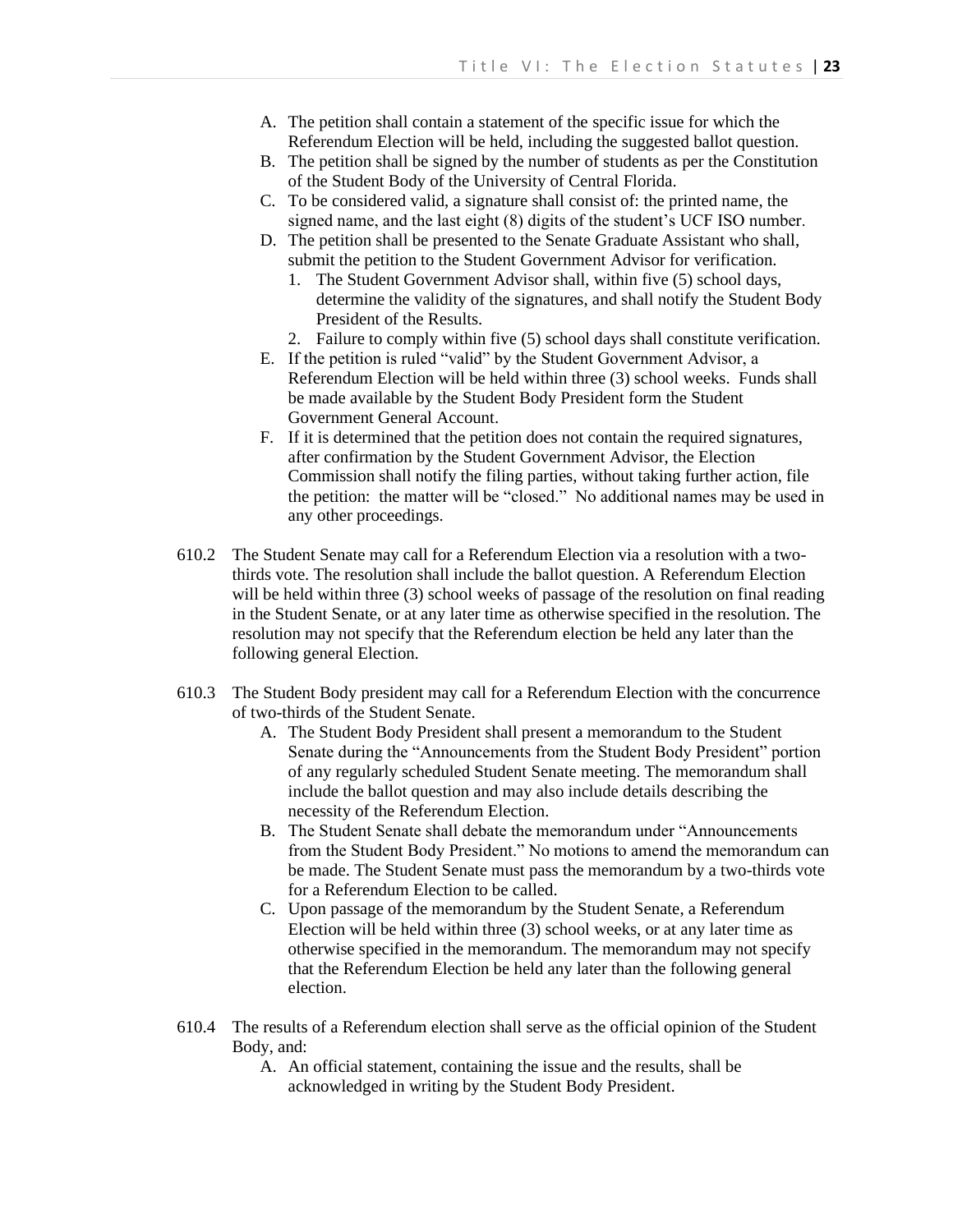This official statement shall be sent to all concerned parties on the school day following the official announcement of the results of the Referendum Election.

# **Chapter 611 Swearing In**

611.1 No student shall be sworn in whose election is being contested in the Election Commission and/or Judicial Council.

## **Chapter 612 Forms**

612.1 All forms used during the elections will be developed by the Election Commission and in compliance with the Election Statutes prior to the Declaration of Candidacy.

## **Chapter 613 Senate Session**

613.1 The final Senate meeting of a Senate session shall be the Senate meeting one academic week following the completion of the scheduled Senate runoff election period.

## **Chapter 614 Revising the Election Statutes**

614.1 Changes to the Election Statutes enacted after the beginning of the Declaration of Candidacy shall not affect the election in progress.

# **HISTORY**:

BILL 02-26 (05/06/70) BILL 12-66 (10/10/80) BILL 16-76 (08/03/84) BILL 03-02 (10/02/70) BILL 13- 58 (09/03/81) BILL 18-01 (02/06/86) BILL 06-40 (03/13/74) BILL 13-66 (09/21/81) BILL 18-17 (02/13/86) BILL 08-72 (10/22/76) BILL 14-22 (03/03/82) BILL 18-49 (07/24/86) BILL 09-34 (06/28/77) BILL 14-23 (03/03/82) BILL 19-16 (01/15/87) BILL 10-19 (04/04/78) BILL 14-40 (07/20/82) BILL 19- 32 (02/12/87) BILL 10-58 (08/28/78) BILL 14-43 (07/07/82) BILL 19-37 (03/26/87) BILL 11-20 (03/19/79) BILL 15-08 (01/27/83) BILL 19-47 (05/17/87) BILL 11-35 (02/16/79) BILL 15-50 (04/19/83) BILL 19-67 (07/26/87) BILL 11-57 (03/15/79) BILL 16-34 (01/20/84) BILL 20-21 (02/02/88) BILL 12- 39 (04/02/80) BILL 16-35 (02/13/84) BILL 20-42 (03/08/88) BILL 20-72 (06/29/88) BILL 21-20 (01/10/89) BILL 21-26 (01/10/89) BILL 21-29 (01/17/89) BILL 21-30 (01/17/89) BILL 22-08 (11/28/89) BILL 22-13 (12/05/89) BILL 21-18 (01/09/90) BILL 23-14 (01/24/91) BILL 23-49 (06/09/91) BILL 23- 50 (06/09/91) BILL 23-70 (08/25/91) BILL 24-16 (12/01/91) BILL 24-17 (12/01/91) BILL 25-06 (10/22/92) BILL 25-46 (05/31/93) BILL 26-03 (11/18/93) BILL 26-34 (03/24/94) BILL 26-58 (06/12/94) BILL 26-59 (06/12/94) BILL 26-68 (07/31/94) BILL 26-68 (07/31/94) BILL 27-23 (12/08/94) BILL 27- 35 (12/08/94) BILL 27-36 (12/08/94) BILL 27-37 (02/02/95) BILL 27-46 (02/09/95) BILL 27-82 (06/18/95) BILL 28-19 (11/30/95) BILL 31-63 (09/16/99) BILL 31-40 (06/30/99) BILL 32-08 (01/11/00) BILL 31-40 (08/03/99) BILL 32-11 (02/28/00) BILL 32-18 (02/25/00) BILL 32-81 (09/12/00) BILL 33- 12 (02/13/01) Judicial Decision (09/06/01) BILL 34-13 (09/15/01) BILL 34-44 (05/31/02) BILL 33-76 (05/31/02) BILL 35-106 (09-04-03) BILL 37-27 (02/17/05) BILL 38-03 (11/16/06) BILL 38-14 (11/17/05) BILL 38-16 (12/01/05) BILL 38-45 (04/06/06) BILL 39-19 (02/12/07) BILL 39-59 (06/27/07) BILL 39-67 (07/26/07) BILL 39-83 (09/13/07) BILL 40-14 (11/29/07) BILL 40-29 (01/31/08) BILL 40- 30 (01/31/08) BILL 40-66 (06/05/08) BILL 41-14 (12/11/08) BILL 41-18 (12/10/08) BILL 41-21 (02/09/09) BILL 41-24 (01/08/09) BILL 41-26 (01/08/09) BILL 41-31 (02/09/09) BILL 41-48 (02/16/09) BILL 41-118 (08/07/09) BILL 41-128 (09/07/09) BILL 42-44 (04/27/10) BILL 42-56 (04/27/10) BILL